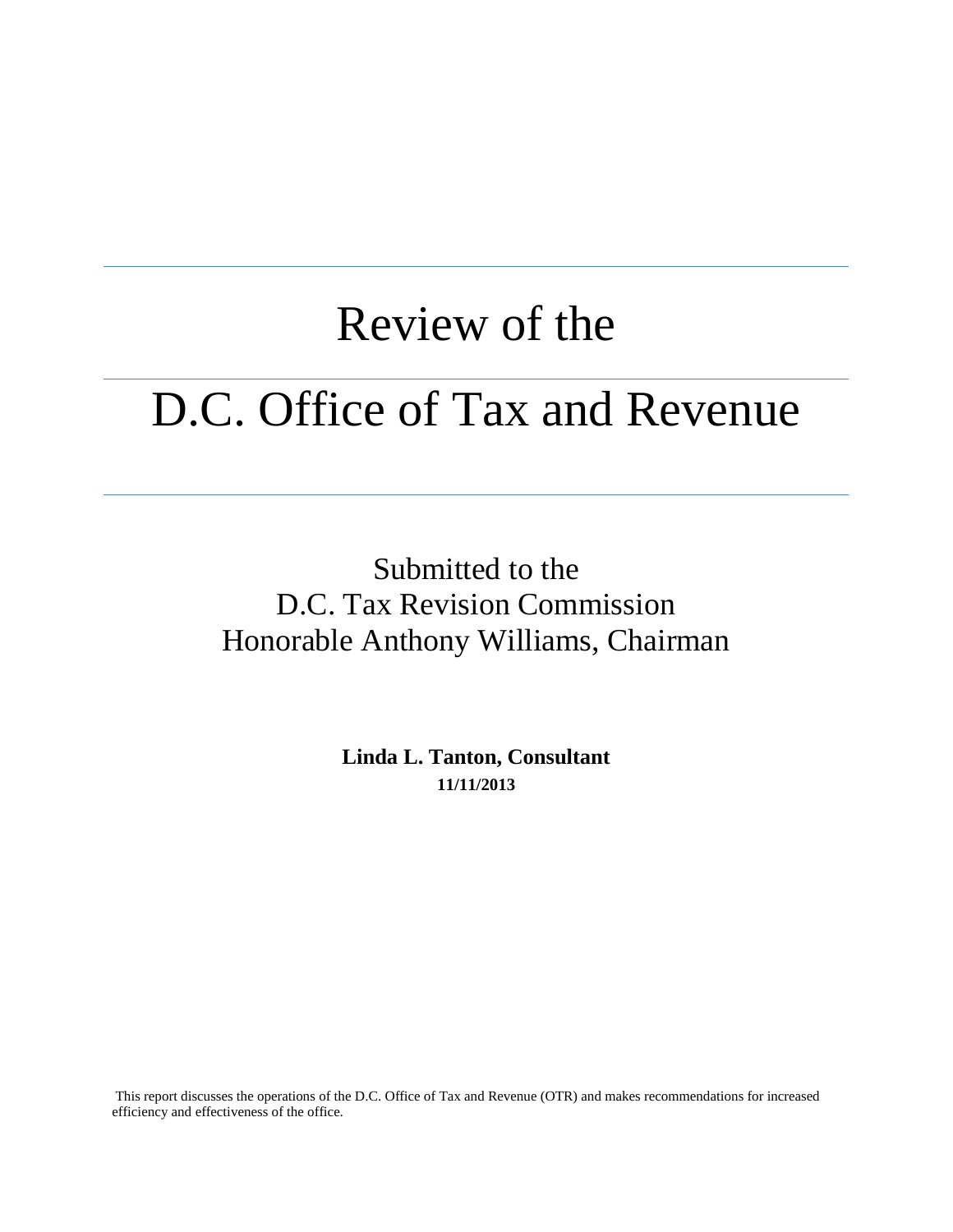## **Table of Contents**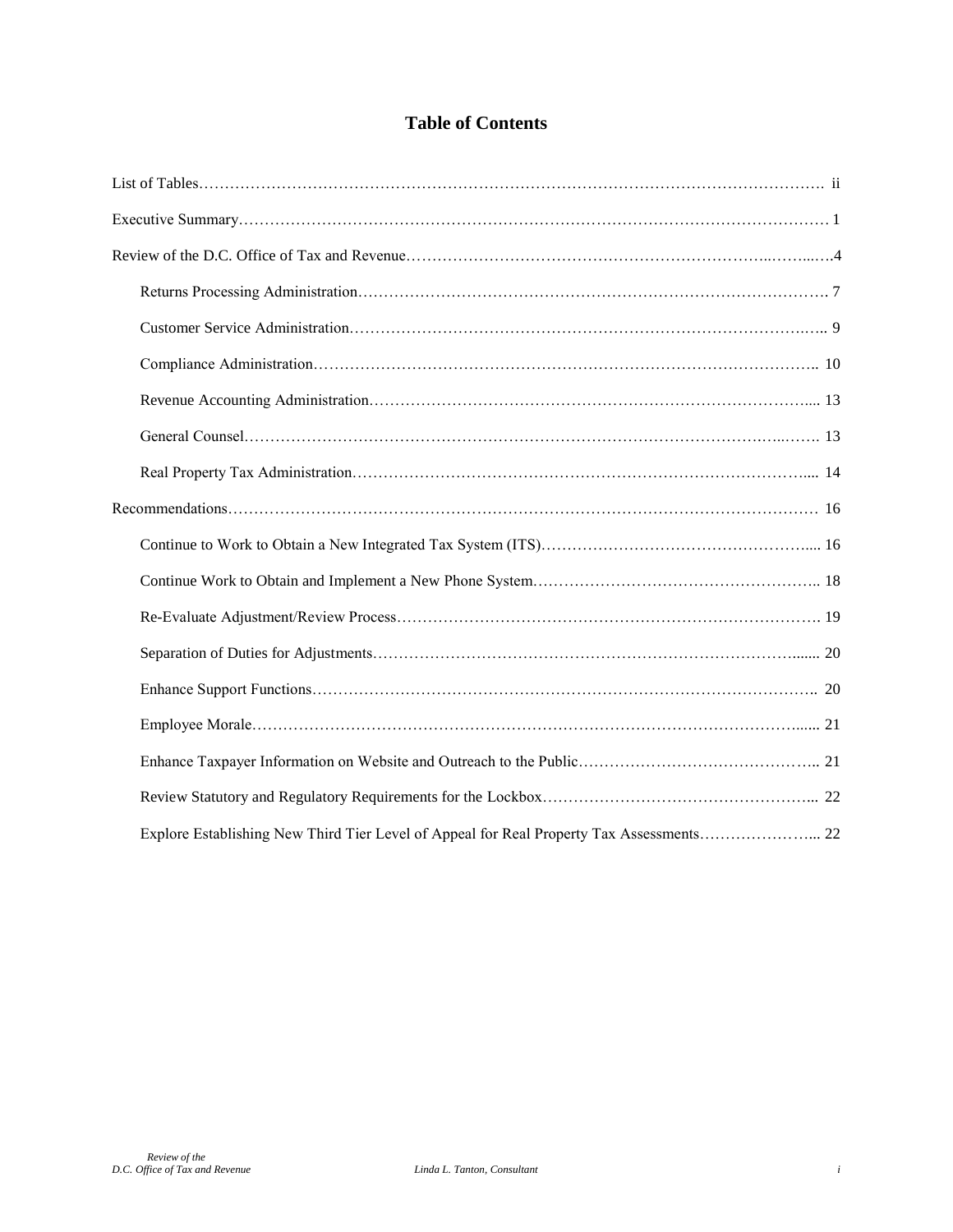# **List of Tables**

| Office of Tax and Revenue              |  |
|----------------------------------------|--|
|                                        |  |
|                                        |  |
| Returns Processing Administration      |  |
|                                        |  |
|                                        |  |
|                                        |  |
| <b>Customer Service Administration</b> |  |
|                                        |  |
| <b>Compliance Administration</b>       |  |
|                                        |  |
|                                        |  |
| Real Property Tax Administration       |  |
|                                        |  |
|                                        |  |
|                                        |  |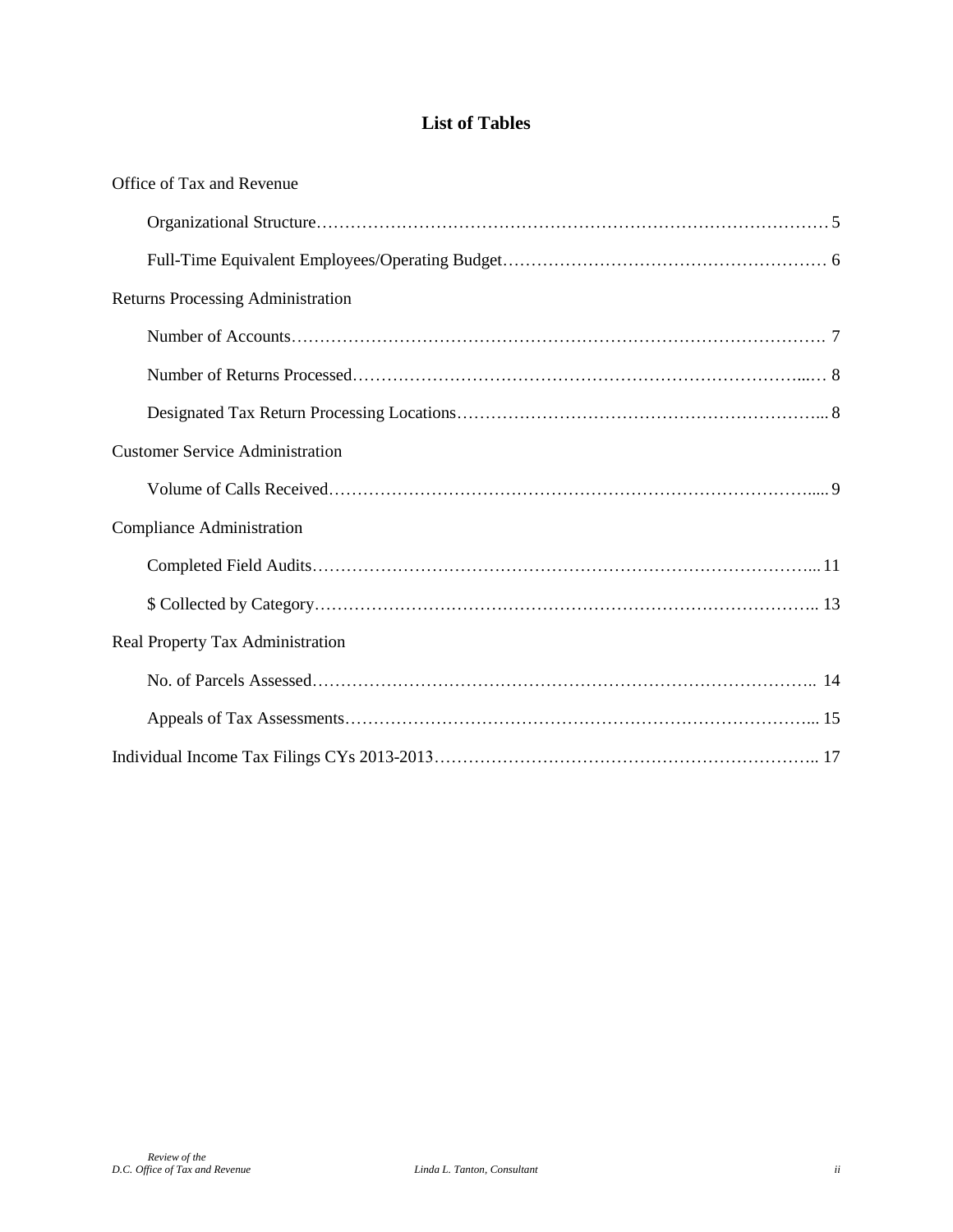The District of Columbia Tax Revision Commission, authorized by the D.C. Council through an amendment to D.C. Code Section 47-460, was established with the purpose of preparing recommendations to the Council and Mayor regarding taxes imposed in the District. The Commission was also asked to review tax administration within the District and make recommendations for improvements. I was engaged to conduct this review, which was to include:

- 1. A review of the organizational structure of OTR
- 2. A review of the processing, customer service and collection and audit functions pertaining to income tax, sales and use tax, corporate income tax and real property tax
- 3. A review of best practices in state and federal tax administration

The Office of Tax and Revenue, under the District's Chief Financial Officer, is responsible for the administration of taxes in the District of Columbia, including personal income tax, corporate income tax, sales and use tax and real property tax. OTR had in FY13 481 authorized positions with a budget of \$59.4 million. The office is organized along functional lines, with the exception of the real property administration which is a separate entity within OTR.

Information necessary to conduct this review was obtained through a series of interviews of top management in the organization, review of documents and statistics provided by OTR, and review of information provided by a number of state tax agencies and the executives at the Federation of Tax Administrators.

## Conclusion

OTR suffered a major setback in 2007 when it was discovered that Harriet Walters, an employee in the Real Property Administration, had been engaged for some time in a real property refund scheme that resulted in the District paying out \$48 million in fraudulent refunds. In the aftermath of that scandal, new management was brought into the agency, controls were initiated and oversight of the agency was strengthened. In the intervening six years, these steps have benefitted OTR and, for the most part, management and the employees have been able to move forward and make changes in their operation necessary to ensure that OTR is a more efficient and effective operation, serving both the needs of the District of Columbia government and the taxpayers of the District.

The recommendations that follow reflect many of the same issues tax agencies throughout the country are currently experiencing.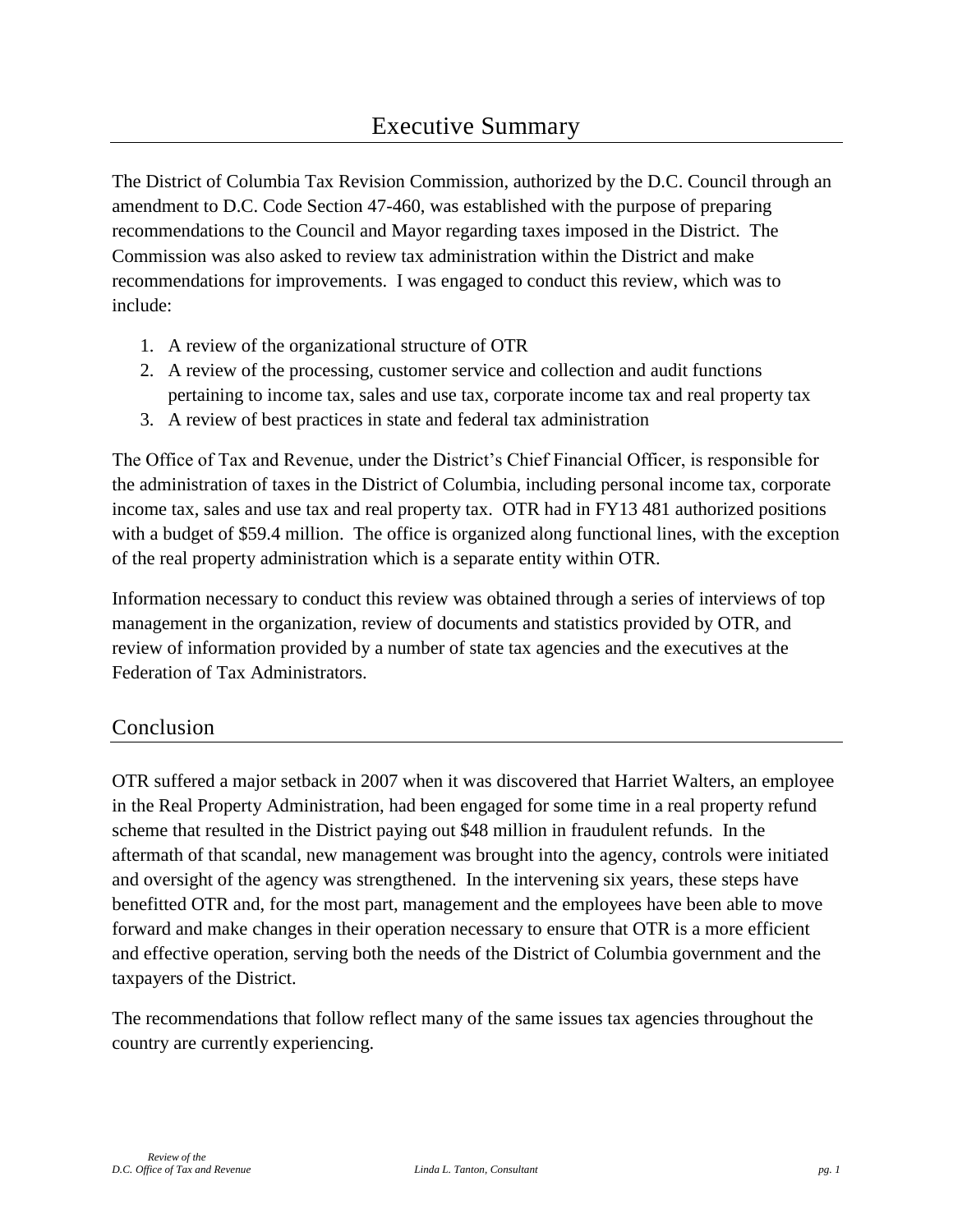## Recommendations

- *1. Continue work to obtain a new Integrated Tax System (ITS).* The current ITS was installed in 2001 and is significantly hampering the operation of the agency. OTR is currently evaluating bids that have been received in response to the RFP that was issued for a new ITS. This system, when fully implemented, will enable OTR to adopt many of the best practices utilized by state tax agencies throughout the country and make OTR more efficient and effective and better serve the citizens of the District.
- *2. Continue work to obtain and implement a new telephone system for OTR*. The current system is outdated and both employees and taxpayers are not well-served by it. A new system for the call centers in OTR and a new Interactive Voice Response (IVR) will increase efficiencies, provide taxpayers with the ability to communicate with OTR 24/7, and reduce the necessity for direct contact with OTR employees.
- *3. Re-evaluate the adjustment/refund review process in the agency.* The current process, implemented after the 2007 fraud scandal, has redundant reviews which appear to consume valuable resources, slow processes and produce results that should be evaluated for efficacy. A new ITS will provide an automated mechanism for much of this review, but I would recommend an evaluation of the current process in the interim.
- *4. New internal controls for adjustments have created management burdens and management should review the organization to determine if it would be more efficient to create a separate unit to perform these adjustments.* A recent audit of the agency cited a lack of proper controls for adjustments and recommended a segregation of duties. This segregation has been implemented in each administrative area that performs adjustments, which has apparently created some inefficiency.
- *5. Support functions for OTR could be enhanced.* Support functions, including information technology, human resources, training and procurement, are performed by units that report to the Chief Financial Officer. It is clear that an enhancement of these functions would better serve the needs of OTR and could enhance revenue collection for the District and the experience for the taxpayers of the District.
- *6.* Management throughout OTR expressed a concern with morale of employees, citing the impression of many employees that they do not have a career path in the agency. *OTR should consider creating a Leadership Development Program for employees to identify future leaders within the organization.*
- *7. Information available on OTR's website and outreach to the public could be enhanced to provide educational materials to taxpayers and promote voluntary compliance.*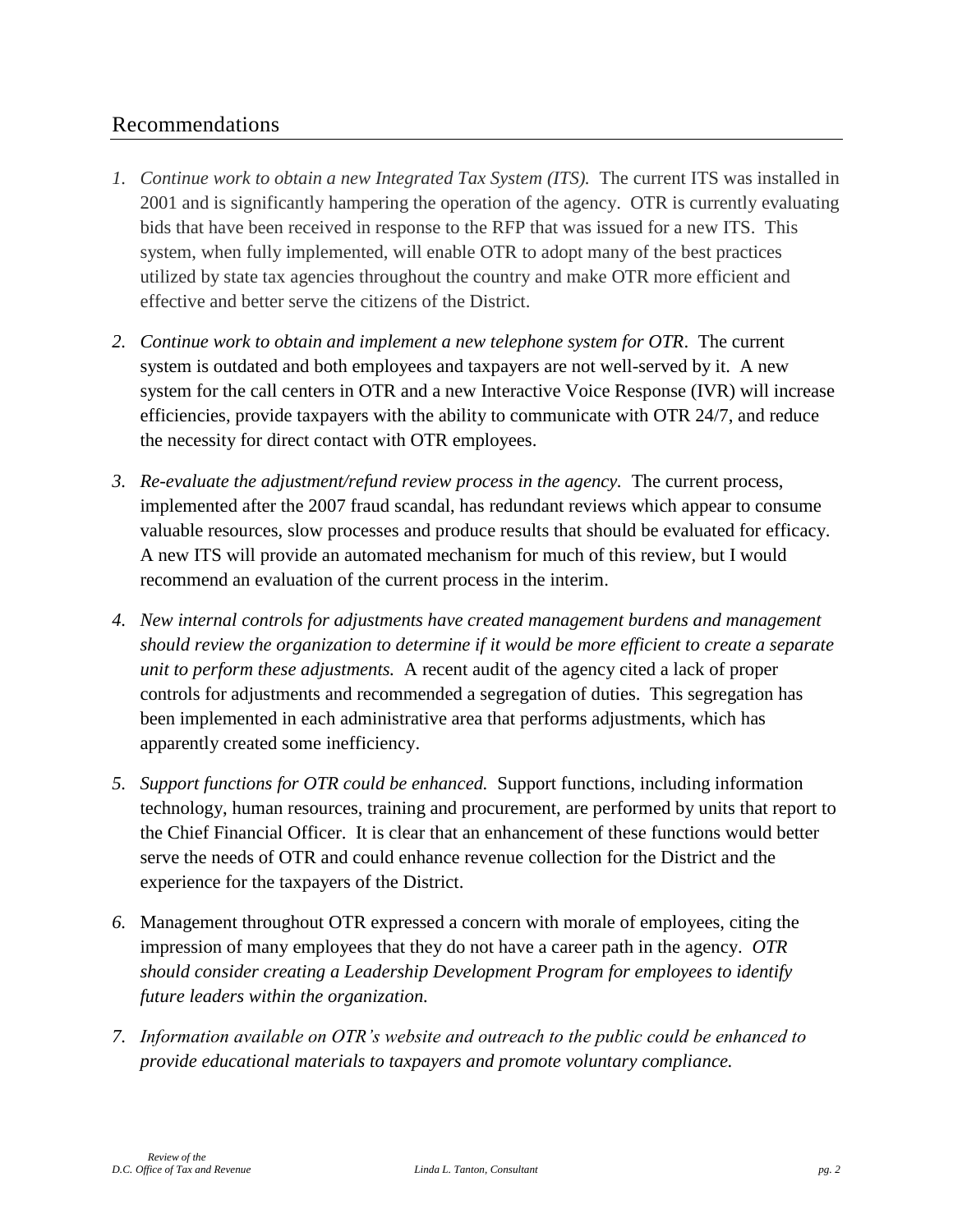- *8. Review the statutory and regulatory requirements for the lockbox for each tax type with the goal of having the lockbox serve the needs of the District without creating undue administrative burdens and delays in processing for the taxpayers.*
- *9.* The current appeal process for real property assessments does not appear to promote timely resolution of these appeals, especially after the second appeal level. *The Mayor and City Council should look at the feasibility of creating a third appeal level, to be handled by judges*  with specific knowledge and expertise in real property laws who could expedite the *resolution of these cases*.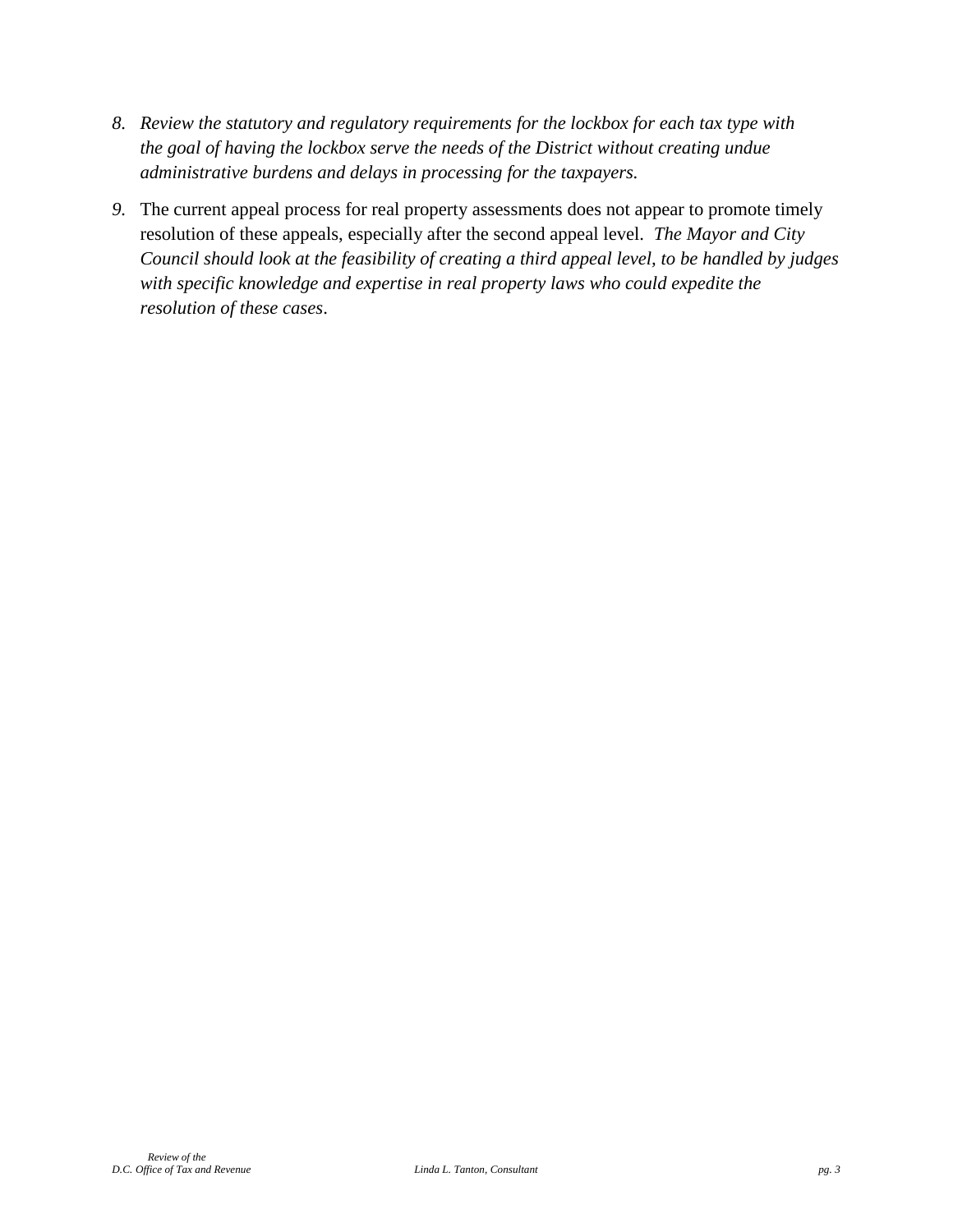The District of Columbia Tax Revision Commission was authorized by the D.C. Council on September 14, 2011 through an amendment to D.C. Code Section 47-460. The Commission is an independent body consisting of 11 members appointed by the Mayor and the Chairman of the D.C. Council.

The Commission was established with the purpose of preparing recommendations to the Council and the Mayor which (1) provide for fairness in apportionment of taxes; (2) broaden the tax base; (3) make the District's tax policy more competitive with surrounding jurisdictions; (4) encourage business growth and job creation, and (5) modernize, simplify, and increase transparency in the District's tax code. The Commission was also asked to review tax administration within the District and make recommendations to improve efficiency and effectiveness.

This report will discuss the operations of the Office of Tax and Revenue and make recommendations for increased effectiveness of the office.

The stated mission of the Office of Tax and Revenue (OTR), within the Office of the Chief Financial Officer (OCFO), is to collect the proper amount of tax due to the District of Columbia and correctly account for all revenues, while minimizing the burden on taxpayers and the cost to the government. The business principles of the office, as set forth on their website, are:

## *1. Customer service must come first.*

Our goals are to provide first-rate customer service, easy access to data when needed, and a proactive outreach program that informs taxpayers about their liabilities. To accomplish this, we will provide taxpayers with clear, timely information on their tax obligations, will give taxpayers multiple ways to file their returns and pay taxes due, and will provide expedient resolution of account matters.

## *2. The District's revenue stream must be protected and enhanced.*

Finding the most effective, least costly way to ensure that taxpayers file tax returns accurately and pay liabilities timely is crucial to protecting the District of Columbia's tax revenue stream. Therefore, OTR will encourage voluntary compliance, identify instances of non-compliance - such as failing to file, reporting assessments inaccurately, or paying liabilities tardily - and use appropriate enforcement action when necessary.

#### *3. Financial integrity and accountability must be incorporated into tax administration.*

Prompt deposit of remittances, correct posting of taxpayer accounts, and diligent maintenance of the District's overall revenue accounts are essential to financing the city's operations. In order to warrant public confidence in the tax system, it is critical that OTR exhibit a high level of personal and organizational integrity.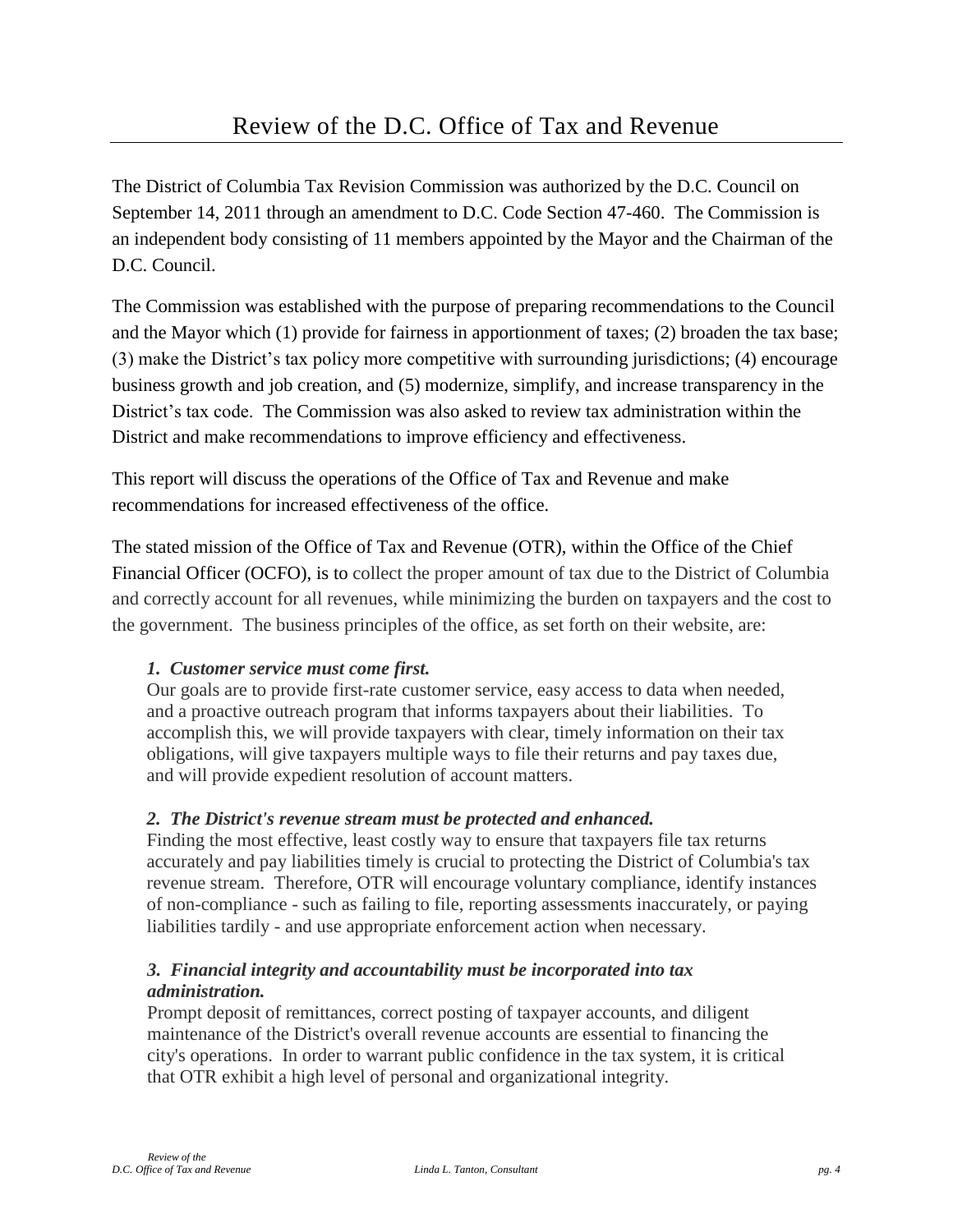The office is led by a deputy to the Chief Financial Officer; numerous administration heads report to this deputy and are responsible for functions such as returns processing, revenue accounting and compliance. The organizational chart below shows the specific organization of the office.



**Office of Tax and Revenue**

A book published in the 1990s, entitled *The Orphaned Capital: Adopting the Right Revenues for the District of Columbia*, by Carol O'Cleireacain, cited a number of deficiencies in OTR, including accuracy in tax revenue accounting and a frequent turnover in leadership, which the book contends resulted in a lack of fair and equal treatment of taxpayers. The book also cited the serious potential for corruption within the agency due to weakened internal management and inadequate internal controls.

In 2007, the agency was, in fact, the subject of a significant scandal involving one of its real property employees, Harriet Walters, who, over a period of many years, created and approved fraudulent refunds payable to herself and friends totaling more than \$48 million. The agency was thrown into turmoil when this was uncovered. The employee was prosecuted, the head of OTR and others were terminated, audits of the agency were conducted, internal controls to prevent future incidents were put in place, new management of OTR was brought in from outside the agency, and oversight of the agency was significantly tightened.

Finally, I would comment that OCFO and OTR have benefitted from the recent stability in the DCFO position. As noted in the book*, The Orphaned Capital: Adopting the Right Revenues for the District of Columbia*, OTR suffered in prior years from the constant change in leadership. It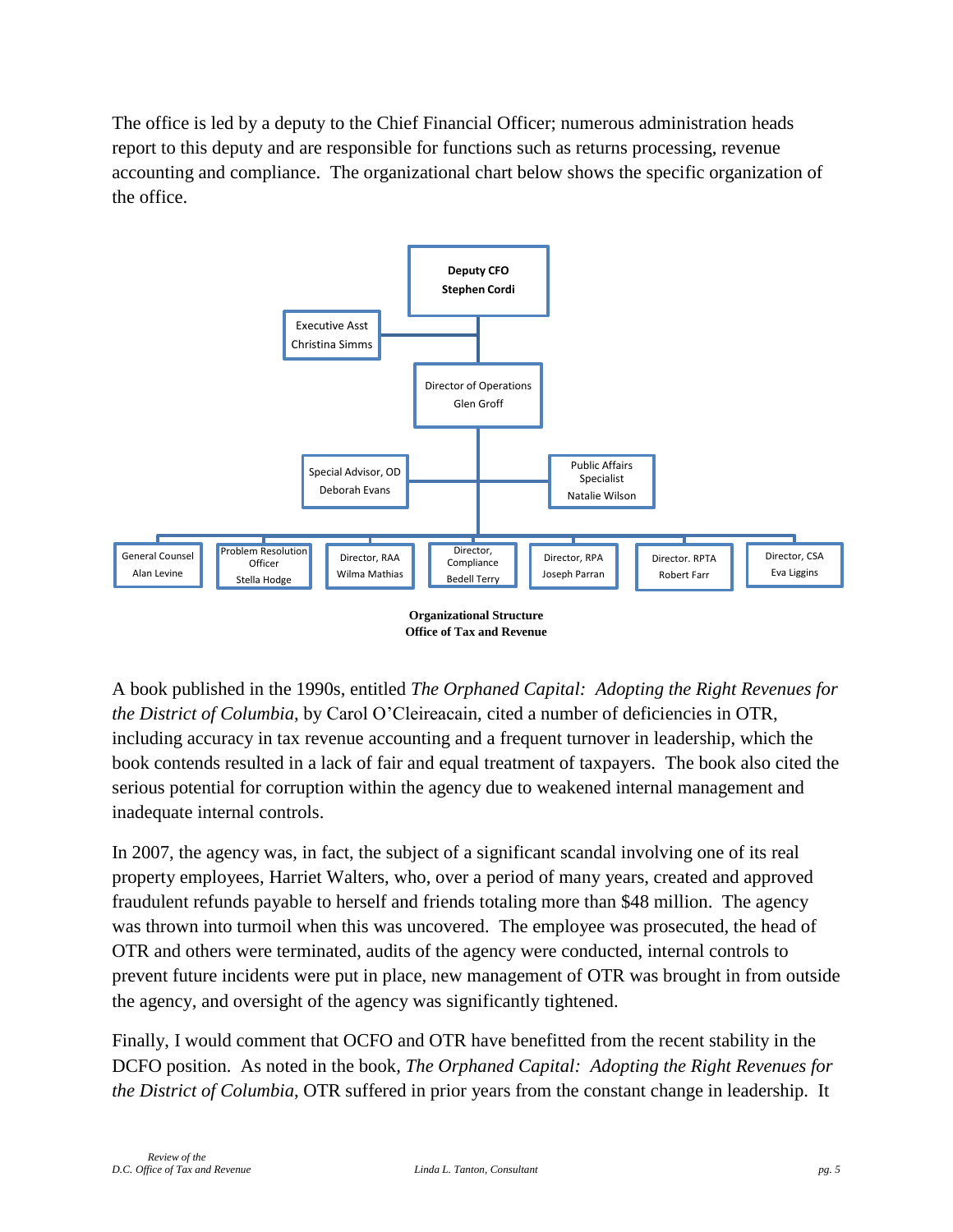is critical going forward that this stability continue, especially in light of the major IT projects ahead. It is critical that the DCFO for Tax and Revenue continue to be a person with extensive experience in state and local tax administration and to have the confidence not only of the employees within the agency, but also tax peers throughout the country.

In preparing for this report, I conducted interviews with top management of OTR over a period of several weeks, reviewed reports produced by many of the administration units and other reading material, and compared information on the agency's website to other state tax agency sites.

I believe that many of the concerns expressed in 1997 that may have facilitated the corruption that was uncovered in 2007 have now been mitigated. The agency is, however, currently faced with many of the same issues state tax agencies around the country are encountering, i.e., aging computer systems, inadequate staffing and support resources due to budget issues, and all too frequent legislative changes to tax structure and revenue streams for a variety of special purposes.

In FY13, OTR had 481 authorized positions and a total budget of \$59.4 million. As you can see from the chart below, the number of authorized positions has decreased significantly over the last five to six fiscal years. Only a portion of that decrease can be explained by the reorganization of the information technology functions into one centralized unit under the OCFO.

| <b>Office of Tax and Revenue</b><br><b>Full-Time Equivalent Employees/Operating Budget</b> |              |              |              |              |              |  |  |
|--------------------------------------------------------------------------------------------|--------------|--------------|--------------|--------------|--------------|--|--|
| FY 2011<br>FY 2007<br>FY 2010<br>FY 2012<br>FY 2013                                        |              |              |              |              |              |  |  |
| Executive                                                                                  | 23           | 20           | 18           | 18           | 20           |  |  |
| Returns Processing Administration                                                          | 84           | 70           | 68           | 67           | 68           |  |  |
| <b>Customer Service Administration</b>                                                     | 63           | 60           | 57           | 60           | 60           |  |  |
| Compliance Administration                                                                  | 210          | 185          | 184          | 176          | 178          |  |  |
| Revenue Accounting Administration                                                          | 19           | 25           | 23           | 23           | 26           |  |  |
| Real Property Tax Administration                                                           | 149          | 137          | 132          | 126          | 129          |  |  |
| 59<br>0<br>0<br>Information Technology<br>0<br>0                                           |              |              |              |              |              |  |  |
| 607<br>497<br>482<br>470<br>481<br><b>TOTAL EMPLOYEES</b>                                  |              |              |              |              |              |  |  |
| <b>TOTAL OPERATING BUDGET</b>                                                              | \$91,915,321 | \$68,071,327 | \$57,504,334 | \$56,282,075 | \$59,388,121 |  |  |

OTR is currently organized along functional lines, with the exception of the administration of the real property function. Oversight of the District's real property tax is largely a self-contained operation within OTR, and has allocated to it approximately 25% of total personnel. The taxpayer assistance and collection functions for real property are, however, handled outside of Real Property Tax Administration by OTR employees and contractors in Customer Service and Compliance Administrations. The remainder of OTR resembles a typical state tax agency.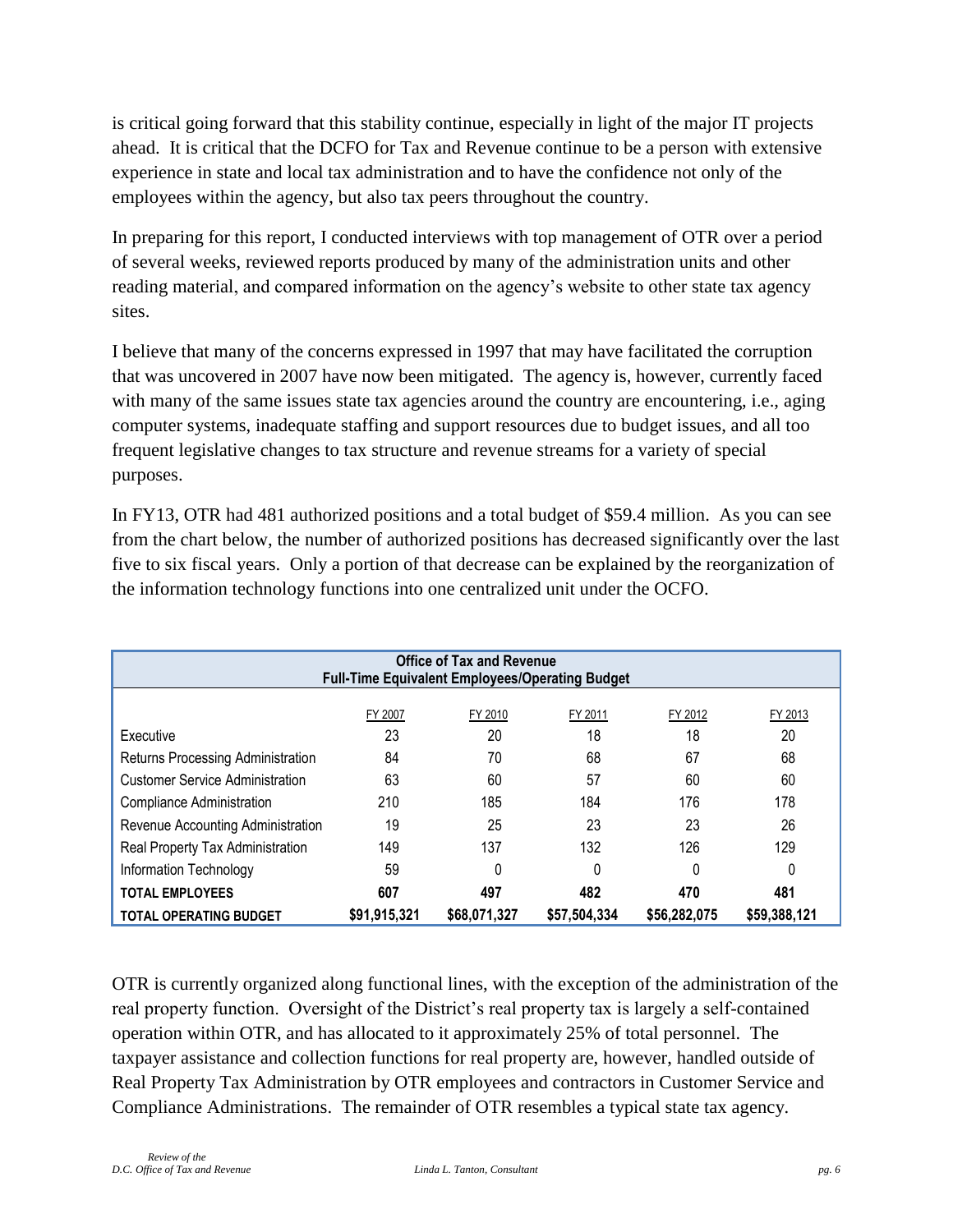Personnel handle taxpayer accounts for the various tax types under the administration of OTR, post returns and revenue collected to taxpayer accounts, bill for underpayments, audit taxpayer records, collect amounts overdue and distribute the revenue to the appropriate funds. Information technology resources for OTR are provided by the Office of Chief Information Officer that reports to the OCFO. Likewise, personnel support for OTR is provided through the OCFO's office.

#### **Returns Processing Administration**

The Returns Processing Administration (RPA) is, as the title suggests, responsible for ensuring that tax returns for all the tax types administered by the agency are processed correctly. The administration had 68 appropriated positions in FY13 and has as its primary objectives to process tax returns in a timely manner, issue refunds due to taxpayers within a specified time frame, deposit payments from taxpayers timely, and to provide taxpayers with the forms and instructions needed to meet their filing obligations.

The charts below set forth the number of taxpayers registered to file returns for the major taxes which are the subject of this study and also show the number of returns processed in recent years for each tax type.

| <b>Returns Processing Administration</b><br><b>Number of Accounts</b> |         |         |  |  |  |  |
|-----------------------------------------------------------------------|---------|---------|--|--|--|--|
| FY 2012<br>FY 2011                                                    |         |         |  |  |  |  |
| Individual                                                            | 348,405 | 338,158 |  |  |  |  |
| Corporate Franchise Tax                                               | 83,106  | 84,224  |  |  |  |  |
| Unincorporated Business Franchise Tax                                 | 97.423  | 106,904 |  |  |  |  |
| Withholding Tax                                                       | 50.748  | 53,982  |  |  |  |  |
| Sales & Use Tax<br>28,547<br>31,046                                   |         |         |  |  |  |  |
| TOTAL                                                                 | 608,229 | 614,314 |  |  |  |  |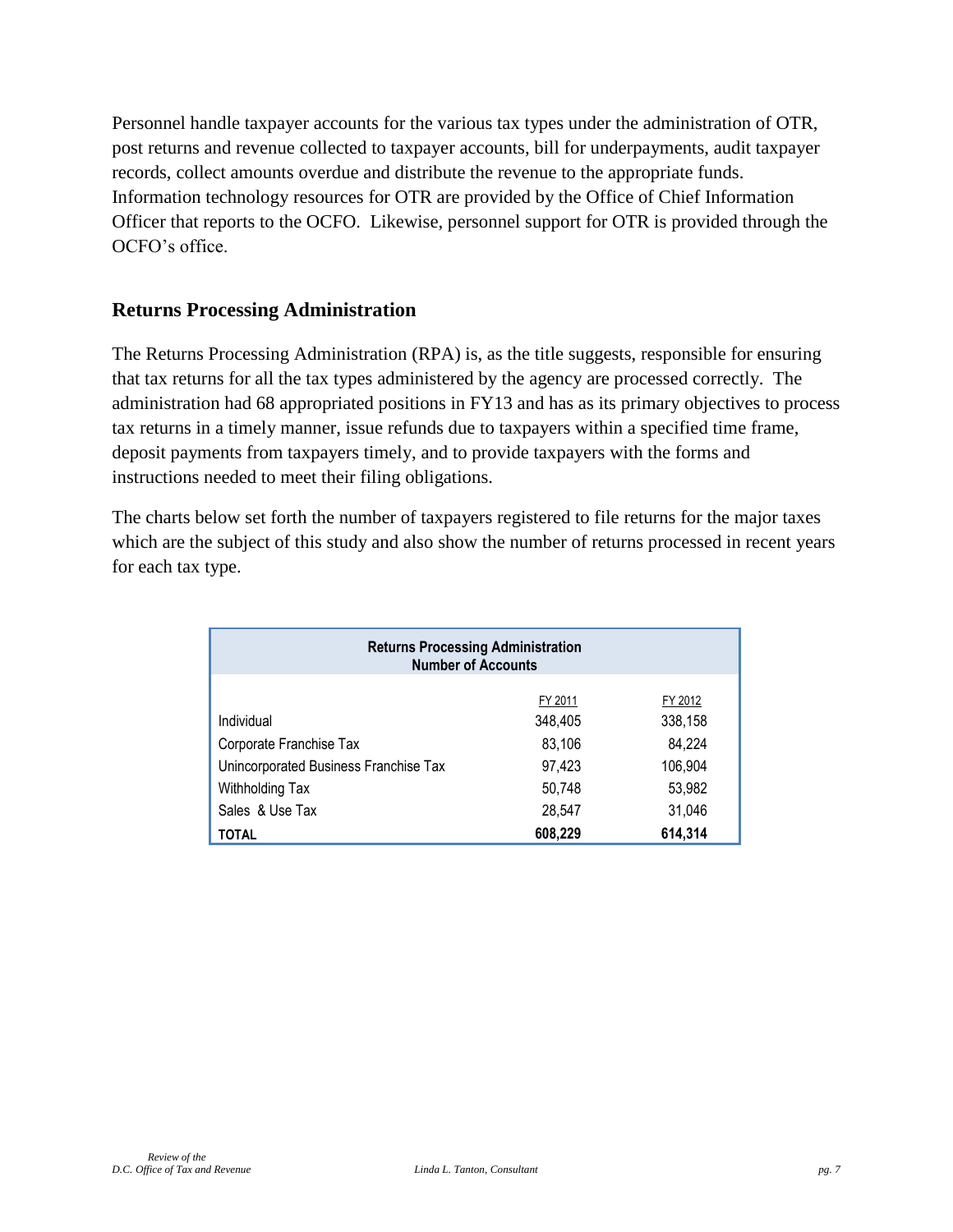| <b>Returns Processing Administration</b><br><b>Number of Returns Processed</b> |         |                     |                                                                             |                     |                      |                     |
|--------------------------------------------------------------------------------|---------|---------------------|-----------------------------------------------------------------------------|---------------------|----------------------|---------------------|
|                                                                                | FY 2011 | Percent of<br>Total | FY 2012                                                                     | Percent of<br>Total | FY 2013<br>thru June | Percent of<br>Total |
| Individual Income Tax                                                          |         |                     | (Note: All returns based on the year of the FORM, not year they were filed) |                     |                      |                     |
| Electronic                                                                     | 244,972 | 68%                 | 241,038                                                                     | 72%                 |                      |                     |
| Paper                                                                          | 116.284 | 32%                 | 95.508                                                                      | 28%                 |                      |                     |
| Sales & Use Tax                                                                |         |                     |                                                                             |                     |                      | $\equiv$            |
| Electronic                                                                     | 44,122  | 47%                 | 67,879                                                                      | 51%                 | 51,941               | 62%                 |
| Paper                                                                          | 48,842  | 53%                 | 65.664                                                                      | 49%                 | 32,007               | 38%                 |
| <b>Corporate Franchise Tax</b>                                                 |         |                     |                                                                             |                     |                      |                     |
| Paper<br><b>Unincorporated Business Franchise</b><br>Tax                       | 28.086  | 100%                | 10.953                                                                      | 100%                |                      |                     |
| Paper                                                                          | 20,634  | 100%                | 13,805                                                                      | 100%                |                      |                     |

In conjunction with the objectives outlined above, RPA is responsible for coordinating the lockbox contract with OTR. The agency is currently in year three of a five-year contract with Wells Fargo to assist in processing returns and payments. The lockbox is required for certain bond issues of the D.C. government.

The chart below shows who is responsible for processing tax returns and payments received for the major taxes administered by the agency.

| <b>Returns Processing Administration</b> |                                                   |                           |                                       |  |  |  |
|------------------------------------------|---------------------------------------------------|---------------------------|---------------------------------------|--|--|--|
|                                          | <b>Designated Tax Return Processing Locations</b> |                           |                                       |  |  |  |
|                                          |                                                   |                           |                                       |  |  |  |
|                                          | In-House Processing                               | <b>Lockbox Processing</b> | <b>Designated Processing Location</b> |  |  |  |
| Individual Income                        | Yes                                               | Yes                       | Lockbox                               |  |  |  |
| Individual Income Back Year              | Yes                                               | No                        | In-House                              |  |  |  |
| Individual Declarations                  | Yes                                               | Yes                       | Lockbox                               |  |  |  |
| Corp Franchise                           | Yes                                               | Yes                       | Lockbox                               |  |  |  |
| Corp Franchise Back Year                 | Yes                                               | No                        | In-House                              |  |  |  |
| Corp Franchise Combined Filers           | Yes                                               | No                        | In-House                              |  |  |  |
| Corp Declarations                        | Yes                                               | Yes                       | Lockbox                               |  |  |  |
| Uncorp Franchise                         | Yes                                               | Yes                       | Lockbox                               |  |  |  |
| Uncorp Franchise Back Year               | Yes                                               | N <sub>o</sub>            | In-House                              |  |  |  |
| <b>Uncorp Declarations</b>               | Yes                                               | Yes                       | Lockbox                               |  |  |  |
| Sales & Use                              | Non-remit returns & exceptions only               | Yes                       | Lockbox                               |  |  |  |
| Withholding                              | Yes                                               | Yes                       | Lockbox                               |  |  |  |
| Personal Property                        | Yes                                               | Yes                       | Lockbox                               |  |  |  |
| Personal Property Back Year              | Yes                                               | No                        | In-House                              |  |  |  |
| Fiduciary                                | Yes                                               | Yes                       | Lockbox                               |  |  |  |
| Fiduciary Back Year                      | Yes                                               | No                        | In-House                              |  |  |  |
| <b>Real Estate</b>                       | Exceptions & Cash Only                            | Yes                       | Lockbox                               |  |  |  |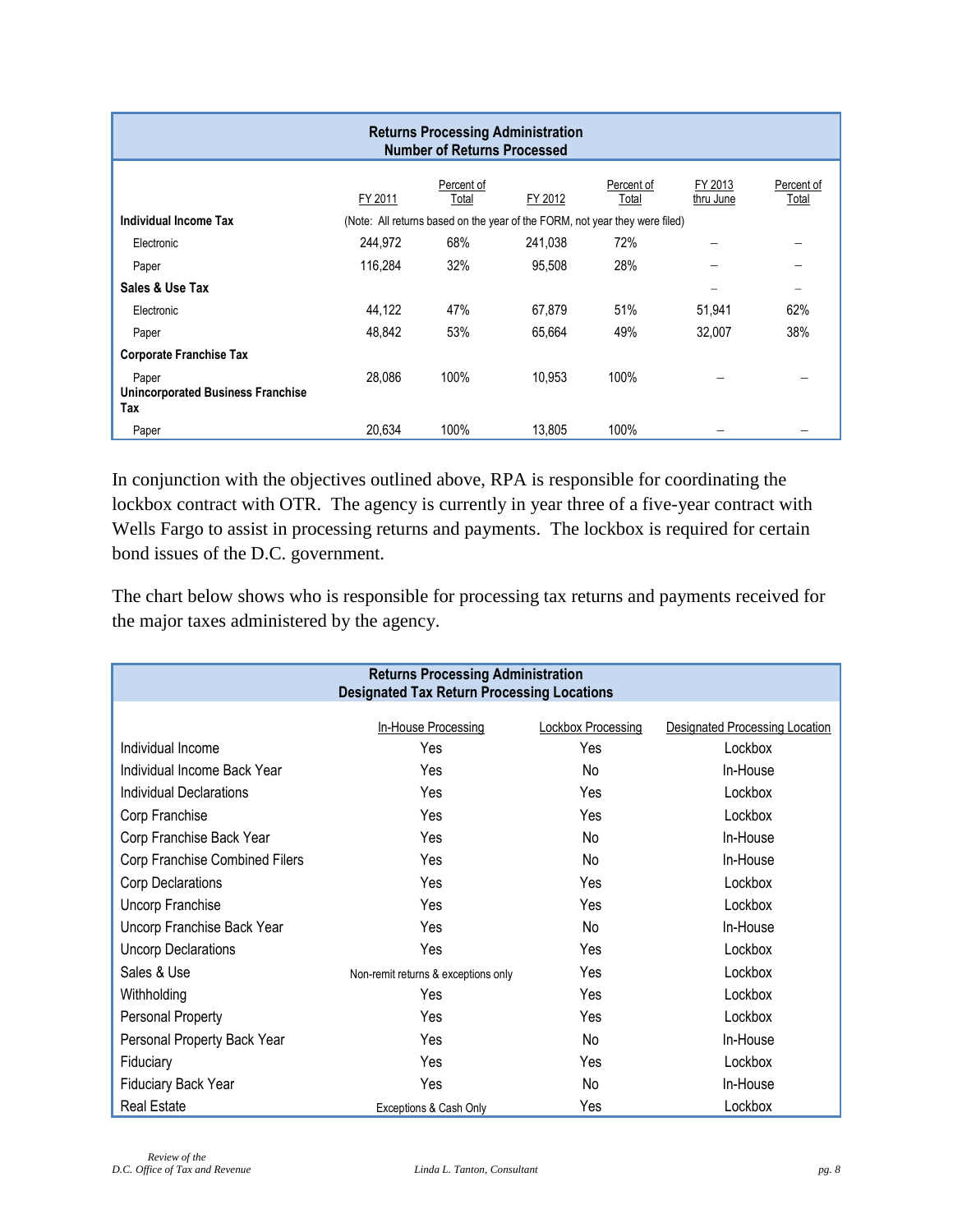While income tax and withholding tax returns and payments are directed to the lockbox facilities, the agency has the authority to process in-house those returns and payments that come into the agency's location directly. This authority provides the agency with the flexibility to process returns and payments quickly and efficiently. On the other hand, the agency is required by bond provisions to forward even those sales tax returns and payments that come into their office directly to the lockbox for processing. This establishes a cumbersome process for handling sales tax payments directed by the taxpayer to the agency's location and can result in delay in processing and misapplication of taxpayer payments. The voucher that is submitted with the payment stays in the agency and is processed through their computer system. The check is forwarded to the lockbox and must be manually matched to the voucher when the payment information is transmitted by Wells Fargo back to the agency.

#### **Customer Service Administration**

The Customer Service Administration has 60 authorized positions and is comprised of three units: a call center, a walk-in center and a correspondence unit. Almost half of the administration's employees are assigned to the call center. The chart below shows the volume of calls coming into the Customer Service call center the last several years, the number of abandoned calls, and the average wait time for the taxpayer, as well as the volume of emails and correspondence received in agency.

| <b>Customer Service Administration</b><br><b>Volume of Calls Received</b> |                    |                    |                    |                    |                    |  |  |
|---------------------------------------------------------------------------|--------------------|--------------------|--------------------|--------------------|--------------------|--|--|
| Calls Received -- All tax types                                           | FY 2007<br>200,500 | FY 2010<br>186,125 | FY 2011<br>181,035 | FY 2012<br>185.654 | FY 2013<br>184,454 |  |  |
| Abandoned                                                                 | 6,782              | 26.434             | 27.075             | 26.725             | 27,826             |  |  |
| Answered<br>Average Answer Time                                           | 193,718<br>3.94    | 159.691<br>7.77    | 153.960<br>9.30    | 158.929<br>10.16   | 156,628<br>11.48   |  |  |
| <b>Interactive Voice Recognition (IVR) Calls</b>                          | 35,297             | 71,999             | 64.241             | 57,782             | 79,387             |  |  |
| Correspondence                                                            | 122.503            | 178.362            | 196,348            | 228,456            | 310.169            |  |  |
| <b>Emails</b>                                                             | Data not available | Data not available | 6.154              | 13,228             | 20,611             |  |  |
| <b>Walk-Ins</b>                                                           | 55.492             | 46,754             | 46,828             | 47,818             | 51,731             |  |  |

The current phone system has the capability to place different types of calls in queues, but the system is currently set up to handle all calls on a first-in, first- out basis and all employees are trained across all tax types and are expected to handle calls ranging from income tax to real property. Employees work to resolve taxpayer issues with one phone call and, thus, they are authorized to perform an adjustment to an account if justified, close an account when the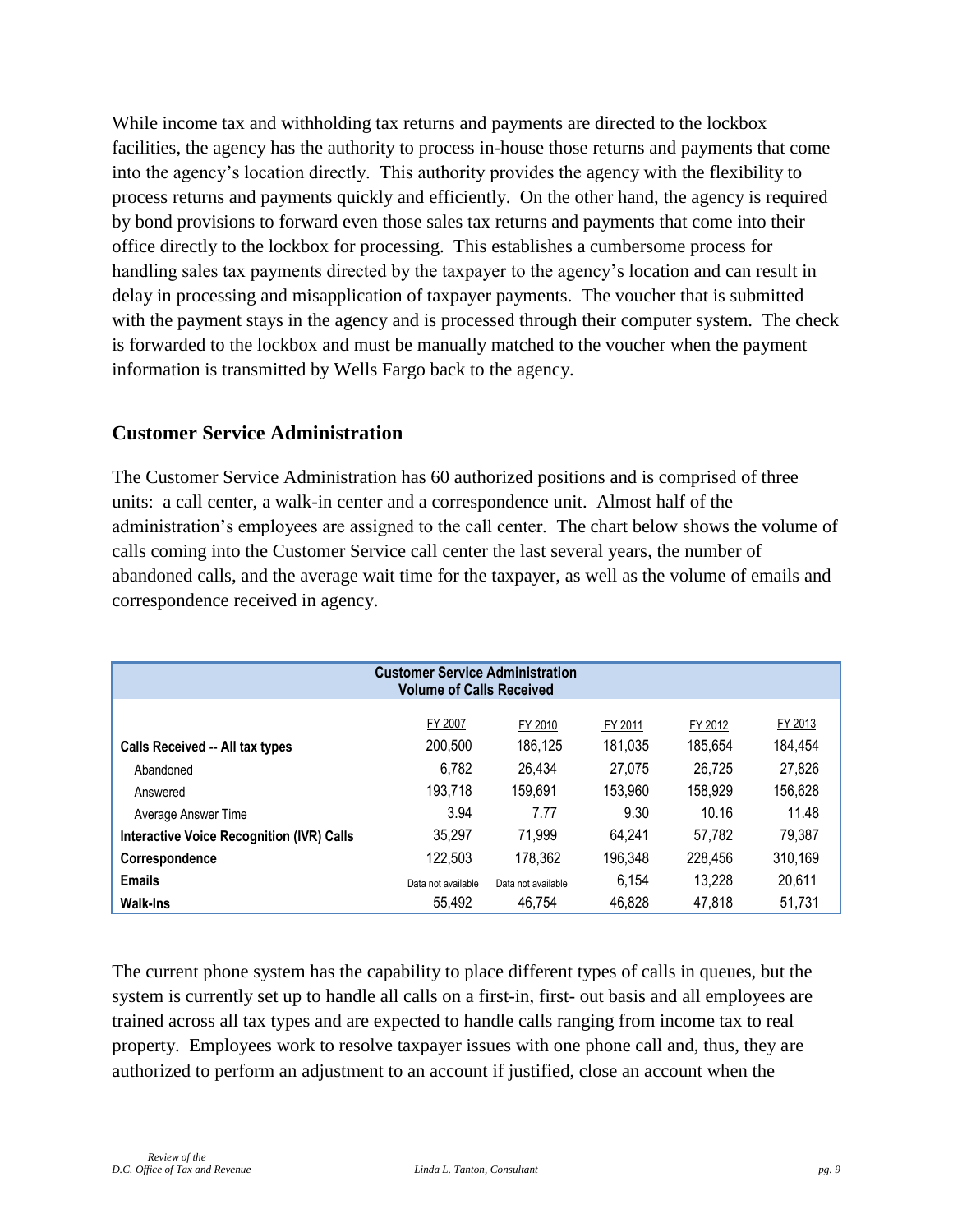taxpayer provides information warranting that action, enter into a payment plan when a taxpayer cannot make payment in full, and the like.

As shown in the chart above, the volume of calls and correspondence coming into the administration has increased over the recent years. While some of that increase is attributable to increased compliance activity within the agency, the lack of some self-service options for taxpayers typically available in other tax jurisdictions results in the necessity to call or write OTR for assistance. For instance, the website does not provide an option for taxpayers to enter into a payment plan online to resolve their tax liability for any of the tax types or to obtain the status of a tax refund. All initial billings sent out by the agency have the customer service number as the contact number for the agency. As a result, every taxpayer who has a deficiency and does not have the ability to pay it in full, contacts the Customer Service call center to request a payment plan.

Many states surveyed have the capability on their website for taxpayers to request and arrange a payment plan of varying duration with the option of debiting their bank account each month, without making direct contact with an employee of the agency, and to get the status of a refund tax return. An increase in the availability of online services could have a direct impact on the number of calls received each month, resulting in a reduction in the wait times for the taxpayers who actually have a need to speak with a customer service representative.

OTR is also in the process of procuring a new phone system for its call centers. This system, when implemented, will provide more flexibility in the management of calls and better use of the Interactive Voice Response (IVR) system, another tool for providing taxpayers with information about their accounts 24/7, without the need to speak directly with a representative.

## **Compliance Administration**

The Compliance Administration (CA), with 178 authorized positions, is responsible for all collection, audit and criminal investigation functions for all tax types administered by OTR. The administration also handles all first level appeals of tax assessments, other than real property assessments.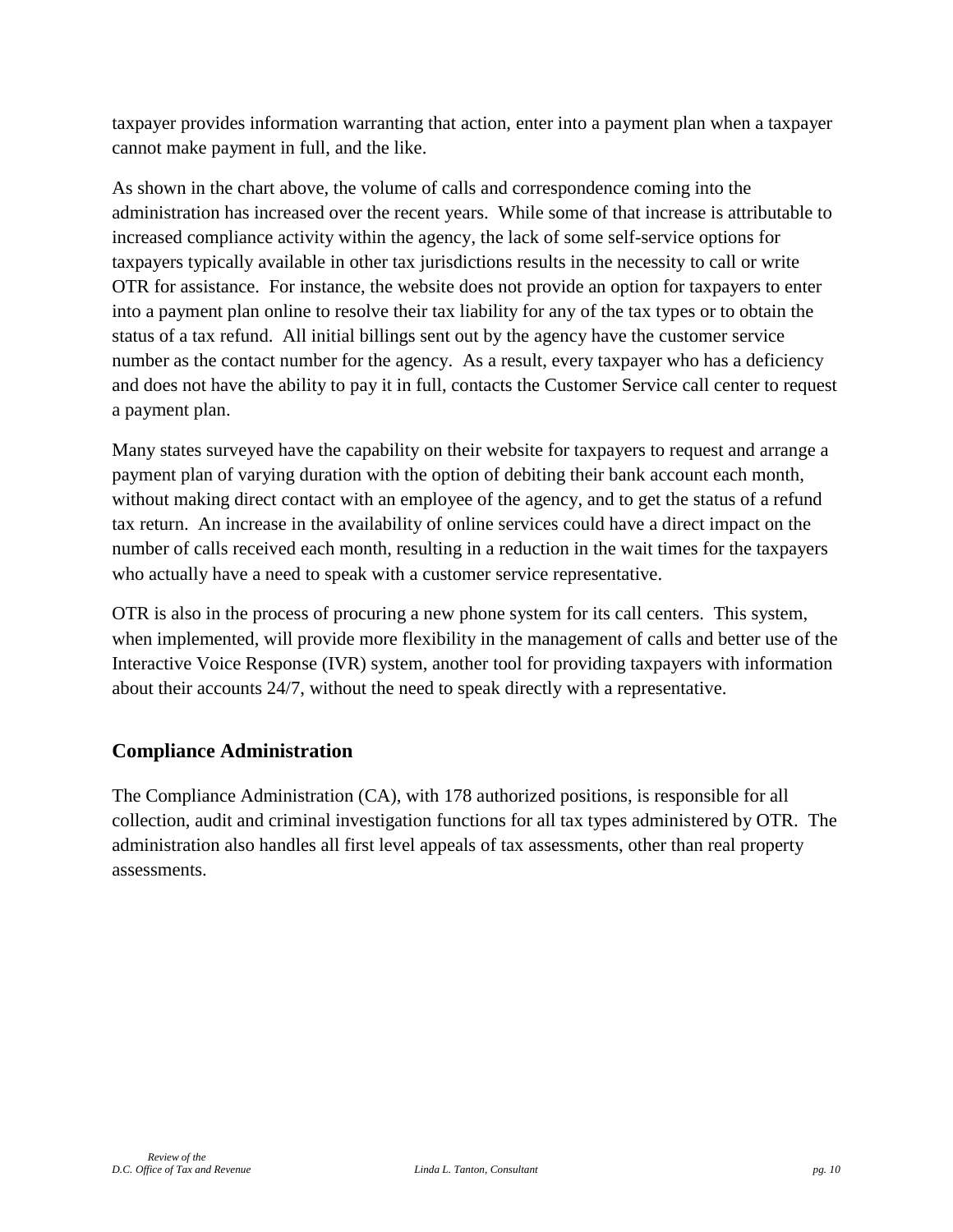The audit unit conducts field audits for sales and use tax, corporate income tax, and high-dollar personal income tax accounts, and office audits for all the taxes administered by OTR. The chart below shows the number of these audits performed in recent years. You will note that for two years the numbers were not broken down by tax types, but are provided in the aggregate.

| <b>Compliance Administration</b><br><b>Completed Field Audits</b>                       |         |         |                                                                                   |         |  |  |  |
|-----------------------------------------------------------------------------------------|---------|---------|-----------------------------------------------------------------------------------|---------|--|--|--|
|                                                                                         | FY 2010 | FY 2011 | FY 2012                                                                           | FY 2013 |  |  |  |
| Sales & Use Tax                                                                         | 402     | 485     | *2,580<br>(Includes sales & use tax,                                              | 672     |  |  |  |
| <b>Business Income Tax</b>                                                              | 375     | 399     | business income tax and<br>other. Did not capture audits<br>by tax type in FY 12) | 454     |  |  |  |
| Other                                                                                   | 1,658   | 1,342   |                                                                                   | 742     |  |  |  |
| <b>TOTAL</b>                                                                            | 2,435   | 2,226   | 2.580                                                                             | 1,868   |  |  |  |
| *Changed reporting in June 2011 – did not capture audits by tax type for July–September |         |         |                                                                                   |         |  |  |  |

CA expressed concern regarding the difficulty in filling vacancies within the audit unit and attributed this to the excessively high minimum qualifications for several audit jobs. For example, the minimum qualifications for an entry level Tax Auditor require one year of specialized experience performing the related duties described for the job. In addition, the candidate must have a degree in accounting or a related field and at least 24 semester hours in accounting. The qualifications also make reference to a certificate as Certified Public Accountant or a Certified Internal Auditor. Minimum qualifications for similar positions in a number of states in the region demonstrate that the District's minimum qualifications are more difficult to meet than in most other jurisdictions. For instance, the entry level Auditor I position in the Virginia Department of Revenue does not have a strict educational requirement in the minimum qualifications. Instead, the minimum qualifications require, among other things, a working knowledge of Virginia and federal tax laws, forms, schedules, and filing procedures, a working knowledge of accounting and audit terminology and techniques, a demonstrated ability to research audits and prepare audit and production reports, and a demonstrated ability to analyze or audit financial records, manual and automated ledgers, and determine proper tax liabilities. The minimum qualifications for the Revenue Field Auditor Trainee in the Maryland's Comptroller's Office are a bachelor's degree with six credit hours in accounting and fifteen credit hours in related courses, including business, finance, economics, business administration and data processing. West Virginia requires a Bachelor's degree from a regionally accredited four-year college or university with a major in accounting, or business administration, economics, marketing, or a closely-related field, which must have included eighteen semester hours of accounting.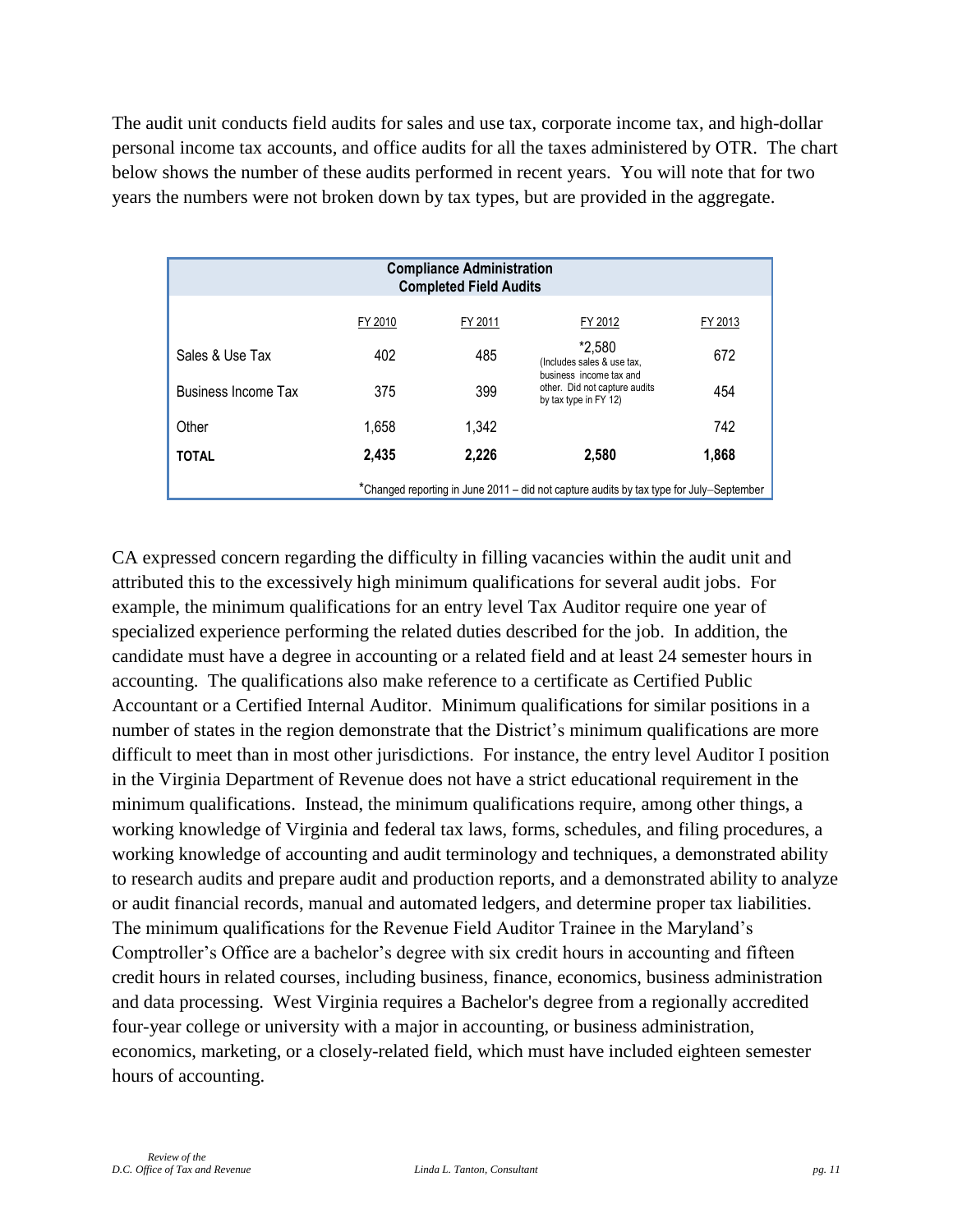In addition, OTR is competing directly with the IRS in its hiring of auditors, and the IRS qualifications for similar positions are less burdensome for positions that begin at a higher salary. All this puts OTR in a competitive disadvantage when hiring for these positions. OCFO's human resources office should be encouraged to work with OTR to revise the minimum qualifications for the tax auditor positions to more accurately reflect the needs of CA.

CA is also responsible for collection of all outstanding tax liabilities, as well as pursuing taxpayers who have not filed the required tax returns, both business and personal. These liabilities, after the initial billing by the tax system, are placed in the agency's collection system, which is part of the existing integrated tax system (ITS) installed in 2001. When ITS was installed, the collection function was never completely implemented. There is, therefore, essentially no automated case flow for deficient accounts. As a result, all personal income tax cases under \$25,000 are sent to an outside collection agency if not paid within 44 days after the first collection notice. All other personal income tax cases are sent to the outside collection agency if not paid within 180 days of the first collection notice. Business tax liabilities under \$25,000 are also sent to the collection agency, but liabilities over that threshold remain in OTR for collection. While OTR has many of the collection tools utilized by other state tax departments available to them, most of these require manual intervention by an OTR employee. For example, while legislation was enacted to provide authority to perform data matches with financial institutions for bank attachments, OTR is not currently able to perform any of these data matches. An RFP to procure services to perform these matches has not been issued to date. Therefore, any bank attachments that are issued by OTR are typically "blind" attachments issued to a number of financial institutions in the hope of finding a bank account for a particular taxpayer at one of them. Salary garnishments are an effective mechanism for collection of personal income tax debts, but the employment information from the Division of Employment Services in the District has never been fully loaded into the collection system for any automated program of garnishments. Instead, employees within the collection unit must look up information on a case-by-case basis to try to locate an employer for a garnishment.

While the collection unit has a call center for collections, it is used only to handle incoming calls to the department for both personal income tax and business tax collection cases. There is no predictive dialer capability for making outbound calls because the collection system information cannot be loaded into the dialer system.

All of this makes for a largely manual collection operation, which includes the use of collection agents operating in the field to collect amounts due from businesses.

CA is also responsible for using IRS data it receives each year to identify taxpayers who have failed to file returns or have underreported their tax liability when filing returns in the District. While they have successfully utilized the federal information to perform certain matches on an automated basis, they could benefit by implementing some programs being performed in other jurisdictions and automating programs, such as the Revenue Agent Reports (RARs), that are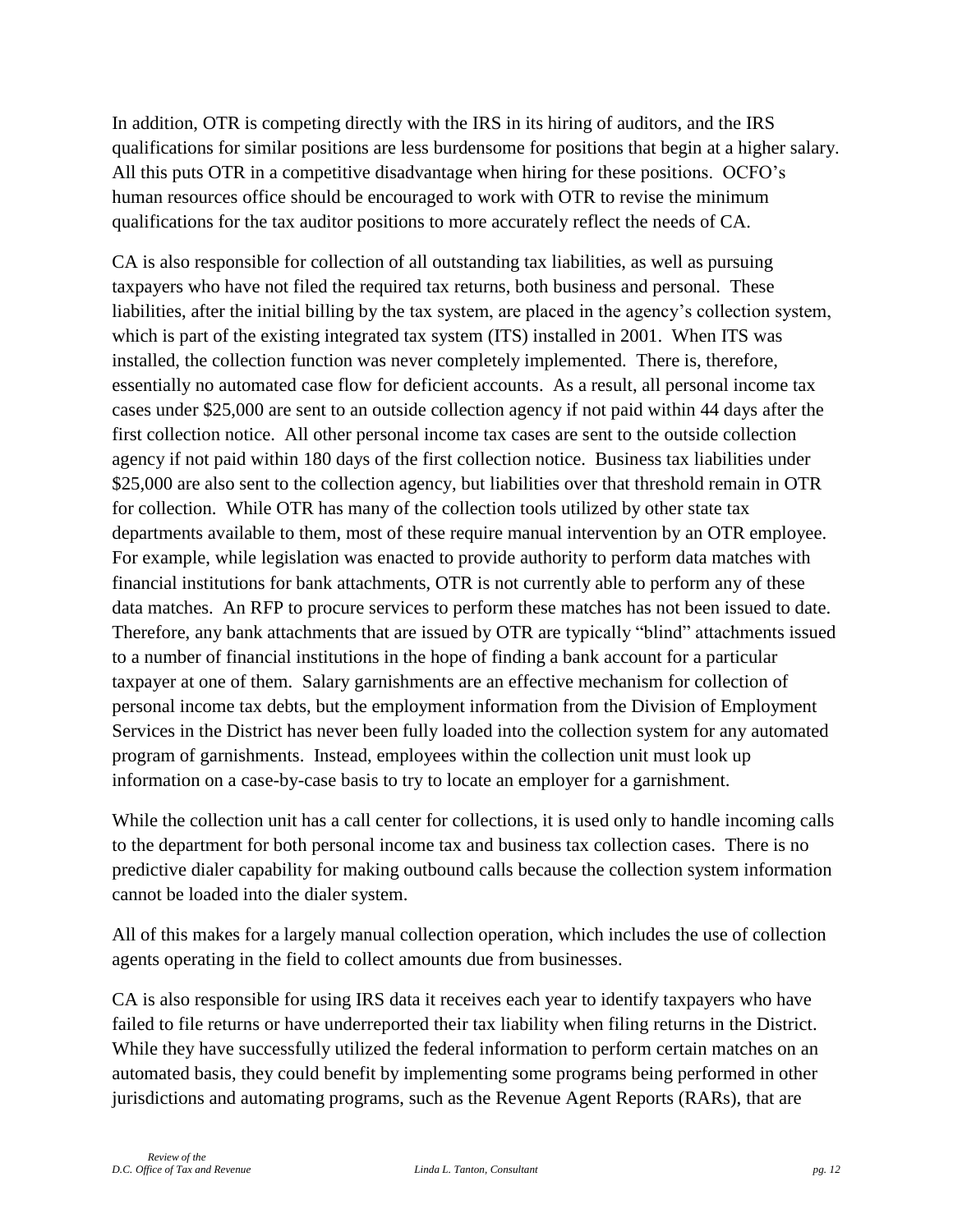being handled manually, reducing the number of audits that can be completed by existing personnel.

In spite of these obstacles, the Compliance Administration has been successful in collecting large amounts of outstanding debts for the District. The chart below shows the dollars collected by category over several years.

| <b>Compliance Administration</b><br>\$ Collected by Category |                    |                    |                    |                    |  |  |  |
|--------------------------------------------------------------|--------------------|--------------------|--------------------|--------------------|--|--|--|
| FY 2010<br>FY 2011<br>FY 2012<br>FY 2013                     |                    |                    |                    |                    |  |  |  |
| <b>Enforced Collections</b>                                  |                    |                    |                    |                    |  |  |  |
| <b>Collections by Revenue Officers</b>                       | \$41,149,963       | \$<br>51,958,528   | 56,167,400<br>\$   | 57,877,787<br>\$   |  |  |  |
| Collections via Office Audit                                 | 7,551,909          | 18,840,160         | 8,037,714          | 7,936,571          |  |  |  |
| Collections via Compliance Programs                          | 10,130,433         | 1,077,469          | 6,408,853          | 11,817,954         |  |  |  |
| Refund and Vendor Offset                                     | 14,812,643         | 19,018,751         | 16,574,924         | 41,803,575         |  |  |  |
| <b>RARs</b>                                                  | Data not available | Data not available | Data not available | Data not available |  |  |  |
| CP 2000                                                      | 2.417.396          | 7.727.604          | 3.467.528          | 2,328,313          |  |  |  |
| Other                                                        | 11,442,857         | 16,680,269         | 21,397,963         | 33,590,830         |  |  |  |
| <b>COLLECTIONS TOTAL</b>                                     | \$87,505,201       | \$115,302,781      | \$112,054,382      | \$155,355,030      |  |  |  |

#### **Revenue Accounting Administration**

The Revenue Accounting Administration has 26 employees. It is responsible for accounting and financial reporting, including bank reconciliations, transfer of the taxes collected to certain dedicated accounts, and production of the Comprehensive Accounting and Financial Report. The administration also has the refund control unit which is responsible for the review of refunds issued by OTR. This function was strengthened in the wake of the Harriet Walters matter in 2007.

#### **General Counsel**

The General Counsel's office has 12 employees, 8 of whom are attorneys. They provide legal advice and support for OTR and represent the agency in contested tax matters.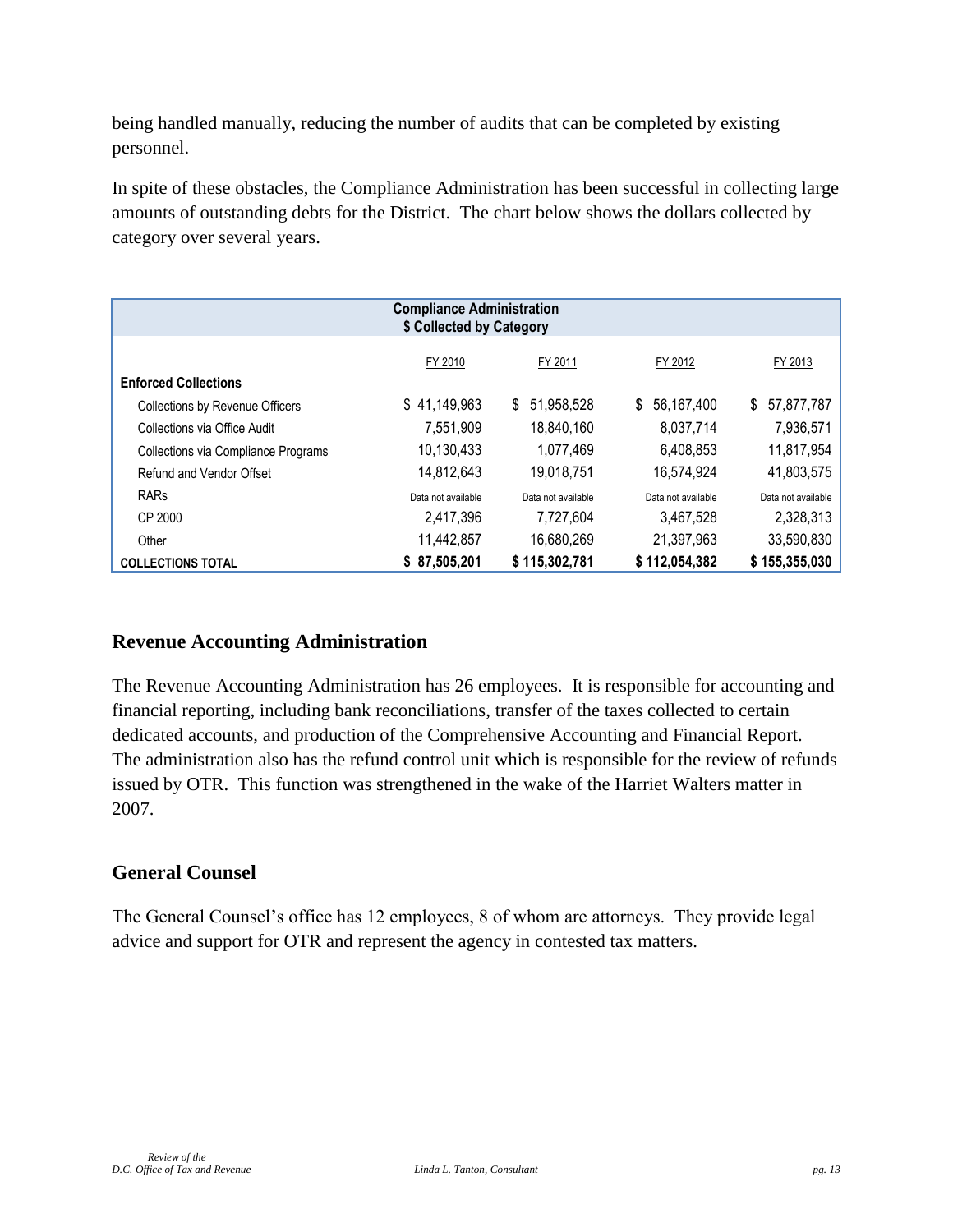#### **Real Property Tax Administration**

The Real Property Tax Administration (RPTA), with 129 authorized positions in FY13, is charged with administering the real property tax in the District. It is comprised of the Recorder of Deeds, the Assessor Unit which is responsible for both residential and commercial assessments, and the Assessment Services Unit.

In November 2012, the Inspector General, Charles J. Willoughby, issued a report entitled, *"Evaluation of the District's Management and Valuation of Commercial Real Property Assessments*.*"* The audit was conducted pursuant to a contract with Almy, Gloudermans, Jacobs and Denne and is often referred to as the Gloudermans report. It made 28 recommendations to the District of Columbia to correct deficiencies in appraisal practices and organization of the Real Property Tax Administration. Attachment 1 of this report is OTR's most recent update on the agency's implementation of the recommendations contained in the Gloudermans report.

The Recorder of Deeds Unit has 21 of the 129 authorized positions in the Administration and is responsible for maintaining the system in which the deeds are recorded for easy access by the public. That system is currently being upgraded with an implementation date of December 2013. The upgraded system will provide, among other things, enhancement to the efiling system for deeds, with the goal of significantly increasing the current efile rate of 40 percent.

The Assessor Unit is responsible for the annual assessments of residential and commercial properties in the District of Columbia. The assessment process is aided by the Computer Assisted Mass Appraisals system (CAMA) which the agency is currently updating to a new version that will provide enhancements to the system. The chart below shows the number of parcels assessed in recent years by category of property.

| <b>Real Property Tax Administration</b><br>No. of Parcels Assessed |         |         |         |         |                      |  |  |
|--------------------------------------------------------------------|---------|---------|---------|---------|----------------------|--|--|
|                                                                    | FY 2007 | FY 2010 | FY 2011 | FY 2012 | FY 2013<br>thru June |  |  |
| Commercial-Greater Than/Equal to \$3 MM                            | 2,693   | 3.567   | 3.580   | 3,648   | 3,690                |  |  |
| Commercial-Less Than \$3 MM                                        | 10.572  | 12.529  | 12,594  | 12,202  | 12,113               |  |  |
| Residential-Apartments                                             | 15,683  | 15,829  | 15,919  | 15,805  | 15,900               |  |  |
| Residential-Ownership (SFH, condos, etc.)                          | 154.023 | 164,967 | 165,372 | 166.483 | 167,555              |  |  |
| Other                                                              | 6,586   | 63      | 274     | 718     | 639                  |  |  |
| <b>TOTAL</b>                                                       | 189,557 | 196.955 | 197,739 | 198.856 | 199,897              |  |  |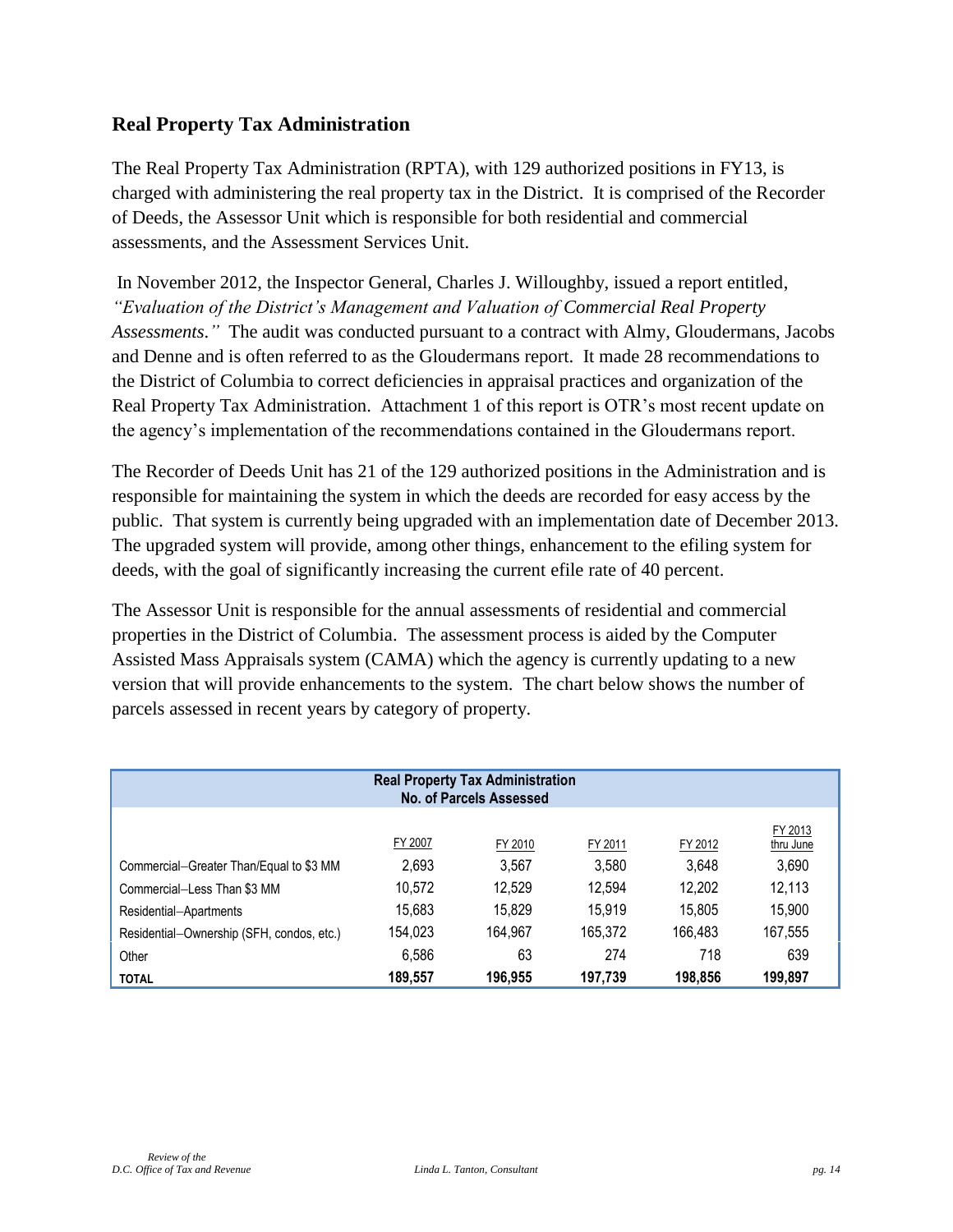There are three levels of appeals of these annual assessments. The first appeal is within the agency, the second appeal is to what is now known as RPTAC and the final appeal is to Superior Court. The chart below shows the level of appeal by category of property to each of these three levels for several years.

| <b>Real Property Tax Administration</b><br><b>Appeals of Annual Assessments</b> |         |         |         |         |                      |  |  |
|---------------------------------------------------------------------------------|---------|---------|---------|---------|----------------------|--|--|
|                                                                                 | FY 2007 | FY 2010 | FY 2011 | FY 2012 | FY 2013<br>thru June |  |  |
| <b>Agency Appeals</b>                                                           |         |         |         |         |                      |  |  |
| Residential Appeals-Apartments                                                  | 1,219   | 1,392   | 1,277   | 1,054   | 692                  |  |  |
| Residential Appeals-Ownership                                                   | 4,428   | 6,884   | 5,176   | 4,391   | 3,466                |  |  |
| Commercial Appeals > \$3 MM                                                     | 827     | 1,168   | 958     | 962     | 954                  |  |  |
| Commercial Appeals < \$3MM                                                      | 1,269   | 1,721   | 1,378   | 1,142   | 967                  |  |  |
| <b>TOTAL</b>                                                                    | 7,743   | 11,165  | 8,789   | 7,549   | 6,079                |  |  |
| <b>Appeals to RPTAC/BRPAA</b>                                                   |         |         |         |         |                      |  |  |
| Residential Appeals-Apartments                                                  | 466     | 710     | 726     | 488     | 333                  |  |  |
| Residential Appeals-Ownership                                                   | 1,575   | 2,973   | 2,532   | 1,856   | 1,850                |  |  |
| Commercial Appeals > \$3MM                                                      | 602     | 998     | 737     | 703     | 691                  |  |  |
| Commercial Appeals < \$3MM                                                      | 492     | 903     | 716     | 569     | 475                  |  |  |
| <b>TOTAL</b>                                                                    | 3,135   | 5,584   | 4,711   | 3,616   | 3,349                |  |  |
| <b>Appeals to Superior Court</b>                                                |         |         |         |         |                      |  |  |
| Residential Appeals-Apartments                                                  |         | 89      | 158     | 159     |                      |  |  |
| Residential Appeals-Ownership                                                   | 1       | 193     | 655     | 839     |                      |  |  |
| Commercial Appeals > \$3MM                                                      | 5       | 583     | 375     | 220     |                      |  |  |
| Commercial Appeals < \$3MM                                                      | 4       | 320     | 220     | 150     |                      |  |  |
| <b>TOTAL</b>                                                                    | 10      | 1,185   | 1,408   | 1,368   |                      |  |  |

While more than half of the appeals are resolved at the first level, there are a significant number of assessments that are still not resolved after the second level, and Superior Court has a large number of unresolved cases pending on their docket.

The Assessment Services Unit handles the agency's tax sales each year and administers the homestead credit and the credit for senior citizens.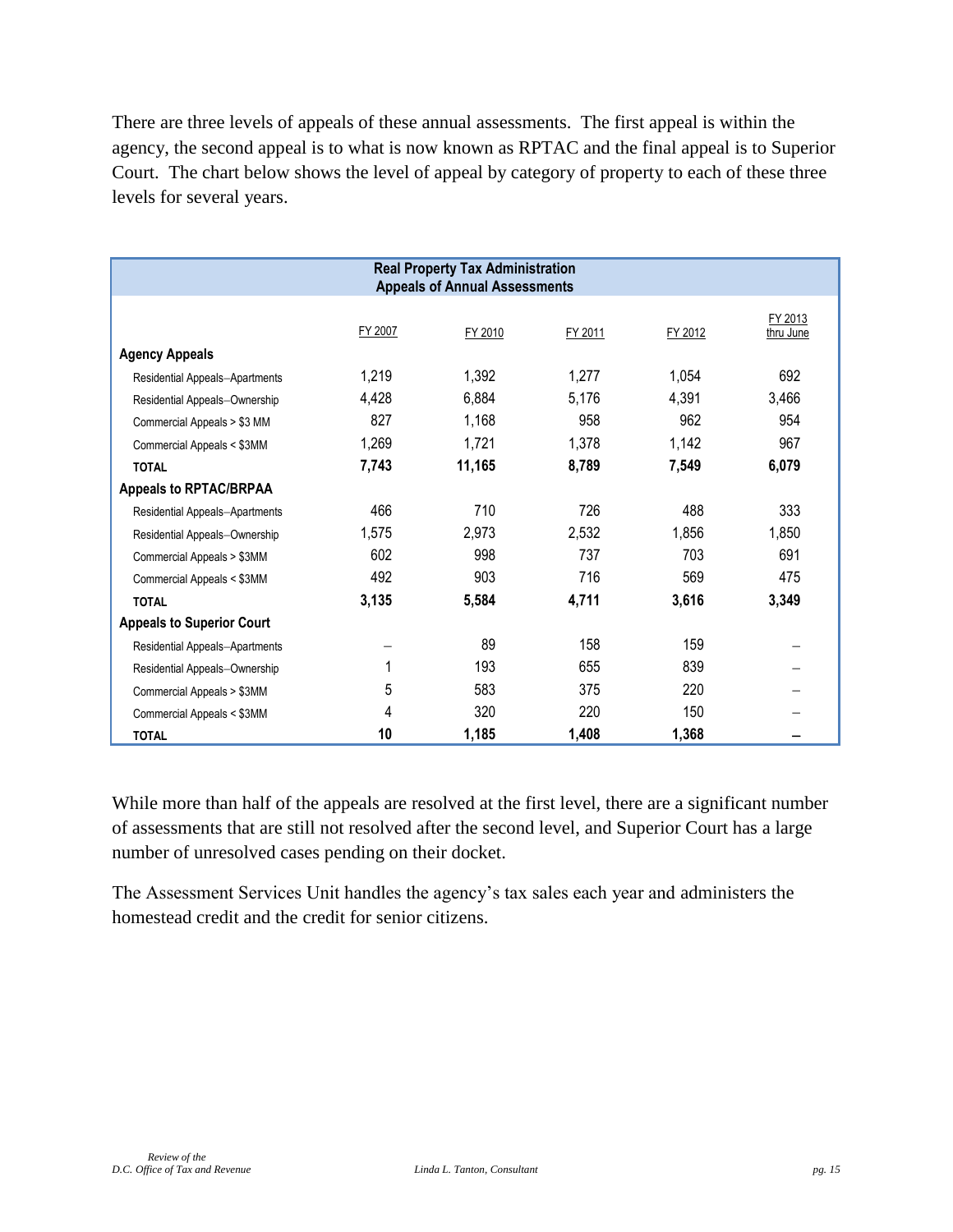As a result of my review of OTR's operation, it is clear to me that the management of the agency has made significant progress in rectifying the issues that rocked the office in 2007. New management with a high profile reputation for sound tax agency management was brought in as deputy to the OCFO to run OTR, new heads of the various administrations were brought in who had substantial experience in managing like operations, controls were put in place to prevent potential fraud, and the agency, in general, made major steps to model its programs after those in other successful state tax operations.

There remain, however, some issues that need to be addressed, some of which the agency is responding to. My recommendations reflect all of these issues.

## **1. Continue Work To Obtain A New Integrated Tax System (ITS).**

The system that was installed in the early 2000s was never fully implemented and problems that were identified early in its use were never addressed. It was clear from discussions with every administration head that the current ITS operates in a manner that requires much manual intervention, has issues that OTR has developed "workarounds" to address rather than correct, often leading to incorrect information on taxpayers' accounts, and uses valuable employee resources to perform tasks that other systems perform in an automated fashion. In addition, in many instances, reports are not available that would assist management in understanding workloads and production of employees. I was told repeatedly that the information on reports that are available was not reliable and not relied upon. All of this contributes to the impression frequently voiced by the public and elected officials that OTR is not handling matters correctly.

OTR also lags behind other jurisdictions in the availability of online services offered to taxpayers. For example, taxpayers cannot enter into payment plans online and cannot have their monthly payments on these payment plans deducted from their bank accounts. Quarterly estimated payments cannot be scheduled online with payments made from bank accounts. And, those online services that are available, such as electronic filing of personal income tax returns, are underutilized compared to other jurisdictions, perhaps because taxpayers generally feel that online services are lacking. The chart below, provided by the Federation of Tax Administrators, shows jurisdictions in the region and the volume of electronic filing of personal income tax returns for the last two years. While a number of these jurisdictions have enacted mandates which require electronic filing of the returns in certain circumstances, it is still clear that the District lags behind other jurisdictions in the percentage of its taxpayers who take advantage of electronic filing for personal income tax returns.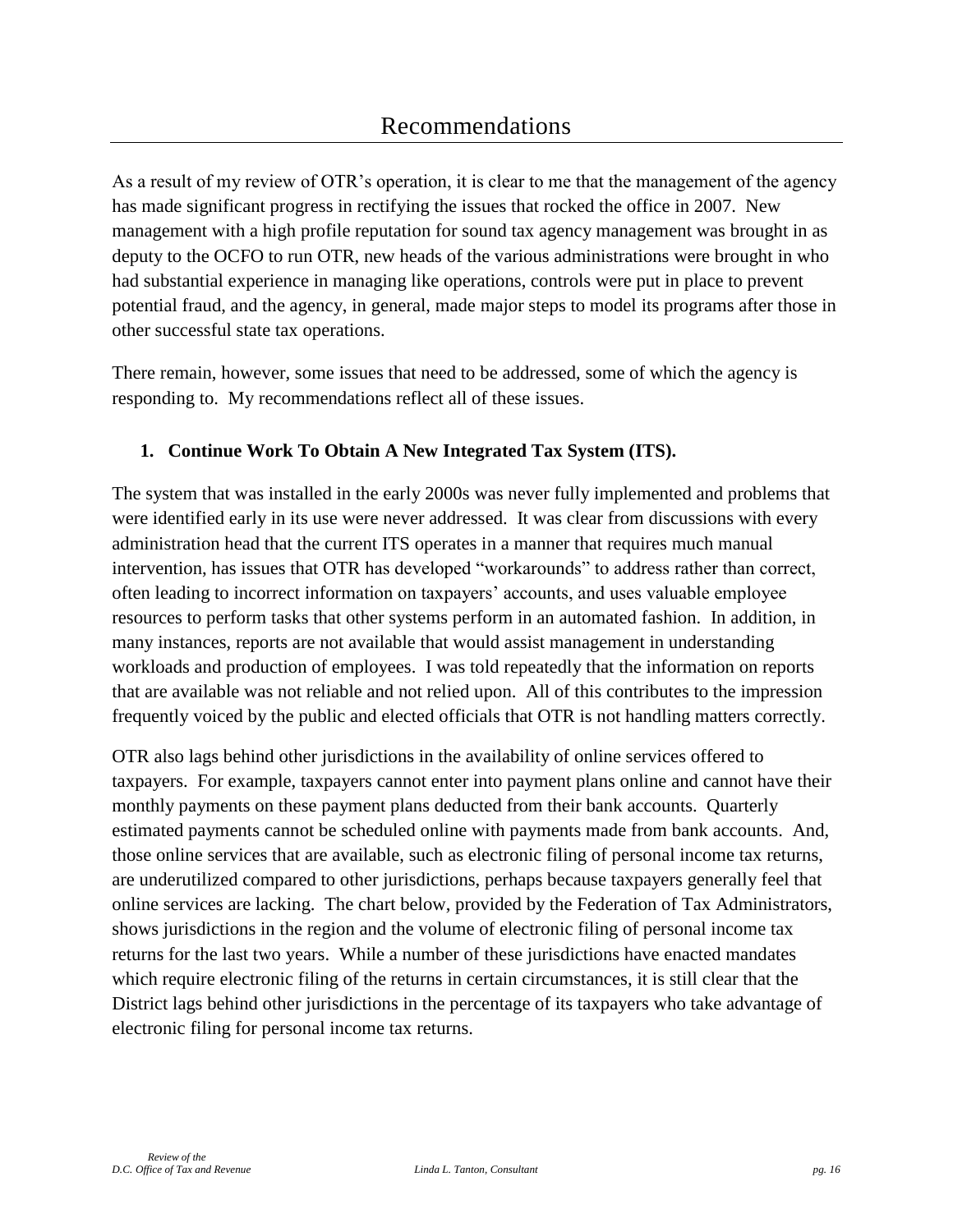|                             | <b>Individual Income Tax Filings</b> |                          |          |                      |  |  |  |  |
|-----------------------------|--------------------------------------|--------------------------|----------|----------------------|--|--|--|--|
|                             |                                      | Calendar Years 2012-2013 |          |                      |  |  |  |  |
|                             |                                      |                          |          |                      |  |  |  |  |
|                             |                                      |                          | % Change | Non-Paper Percentage |  |  |  |  |
| <b>Delaware</b>             | 2012                                 | 2013                     |          | of Total             |  |  |  |  |
| Paper                       |                                      | 66,697                   |          | <b>MANDATE</b>       |  |  |  |  |
| Electronic                  |                                      | 370,001                  |          |                      |  |  |  |  |
| Total                       |                                      | 436,698                  |          | 85%                  |  |  |  |  |
| <b>District of Columbia</b> |                                      |                          |          |                      |  |  |  |  |
| Paper                       | 107,821                              | 108,839                  | 1%       |                      |  |  |  |  |
| Electronic                  | 234,027                              | 243,662                  | 4%       |                      |  |  |  |  |
| Total                       | 341,848                              | 352,501                  | 3%       | 69%                  |  |  |  |  |
| Kentucky                    |                                      |                          |          |                      |  |  |  |  |
| Paper                       | 369,927                              | 344,954                  | $-7%$    | <b>MANDATE</b>       |  |  |  |  |
| Electronic                  | 1,391,843                            | 1,427,341                | 3%       |                      |  |  |  |  |
| Total                       | 1,761,770                            | 1,772,295                | 1%       | 81%                  |  |  |  |  |
| Maryland                    |                                      |                          |          |                      |  |  |  |  |
| Paper                       | 599,495                              | 547,375                  | $-9%$    | <b>MANDATE</b>       |  |  |  |  |
| Electronic                  | 2,133,883                            | 2,237,716                | $5%$     |                      |  |  |  |  |
| Total                       | 2,733,378                            | 2,785,091                | 2%       | 80%                  |  |  |  |  |
| <b>New Jersey</b>           |                                      |                          |          |                      |  |  |  |  |
| Paper                       | 1,235,246                            | 710,805                  | $-42%$   | <b>MANDATE</b>       |  |  |  |  |
| Electronic                  | 3,514,698                            | 4,062,829                | 16%      |                      |  |  |  |  |
| Total                       | 4,749,944                            | 4,773,634                | $0\%$    | 85%                  |  |  |  |  |
| <b>New York</b>             |                                      |                          |          |                      |  |  |  |  |
| Paper                       | 1,788,124                            | 1,483,493                | $-17%$   | <b>MANDATE</b>       |  |  |  |  |
| Electronic                  | 8,345,347                            | 8,520,316                | 2%       |                      |  |  |  |  |
| Total                       | 10,133,471                           | 10,003,809               | $-1%$    | 85%                  |  |  |  |  |
| <b>North Carolina</b>       |                                      |                          |          |                      |  |  |  |  |
| Paper                       | 727,965                              | 650,926                  | $-11%$   | <b>MANDATE</b>       |  |  |  |  |
| Electronic                  | 3,332,089                            | 3,693,168                | 11%      |                      |  |  |  |  |
| Total                       | 4,060,054                            | 4,344,094                | 7%       | 85%                  |  |  |  |  |
| Ohio                        |                                      |                          |          |                      |  |  |  |  |
| Paper                       | 475,989                              | 407,604                  | $-14%$   | <b>MANDATE</b>       |  |  |  |  |
| Electronic                  | 3,720,555                            | 3,900,898                | $5%$     |                      |  |  |  |  |
| Telefile                    | 29,799                               | 30,972                   |          |                      |  |  |  |  |
| Total                       | 4,226,343                            | 4,339,474                | 3%       | 91%                  |  |  |  |  |
| Pennsylvania                |                                      |                          |          |                      |  |  |  |  |
| Paper                       | 1,447,732                            | 1,228,465                | $-15%$   | <b>MANDATE</b>       |  |  |  |  |
| Electronic                  | 4,376,948                            | 4,508,301                | 3%       |                      |  |  |  |  |
| Telefile                    | 198,054                              | 181,731                  |          |                      |  |  |  |  |
| Total                       | 6,022,734                            | 5,918,497                | $-2%$    | 79%                  |  |  |  |  |
| <b>Tennessee</b>            |                                      |                          |          |                      |  |  |  |  |
| Paper                       | 158,355                              | 128,455                  | $-19%$   | <b>MANDATE</b>       |  |  |  |  |
| Electronic                  | 7,926                                | 52,378                   | 561%     |                      |  |  |  |  |
| Total                       | 166,281                              | 180,833                  | 9%       | 29%                  |  |  |  |  |
| Virginia                    |                                      |                          |          |                      |  |  |  |  |
| Paper                       | 538,372                              | 457,975                  | $-15%$   | <b>MANDATE</b>       |  |  |  |  |
| Electronic                  | 2,229,735                            | 2,503,674                | 12%      |                      |  |  |  |  |
| Total                       | 2,768,107                            | 2,961,649                | 7%       | 85%                  |  |  |  |  |
| <b>West Virginia</b>        |                                      |                          |          |                      |  |  |  |  |
| Paper                       | 147,538                              | 140,137                  | $-5%$    | <b>MANDATE</b>       |  |  |  |  |
| Electronic                  | 589,810                              | 593,809                  | $1\%$    |                      |  |  |  |  |
| Total                       | 737,348                              | 733,946                  | $0\%$    | 81%                  |  |  |  |  |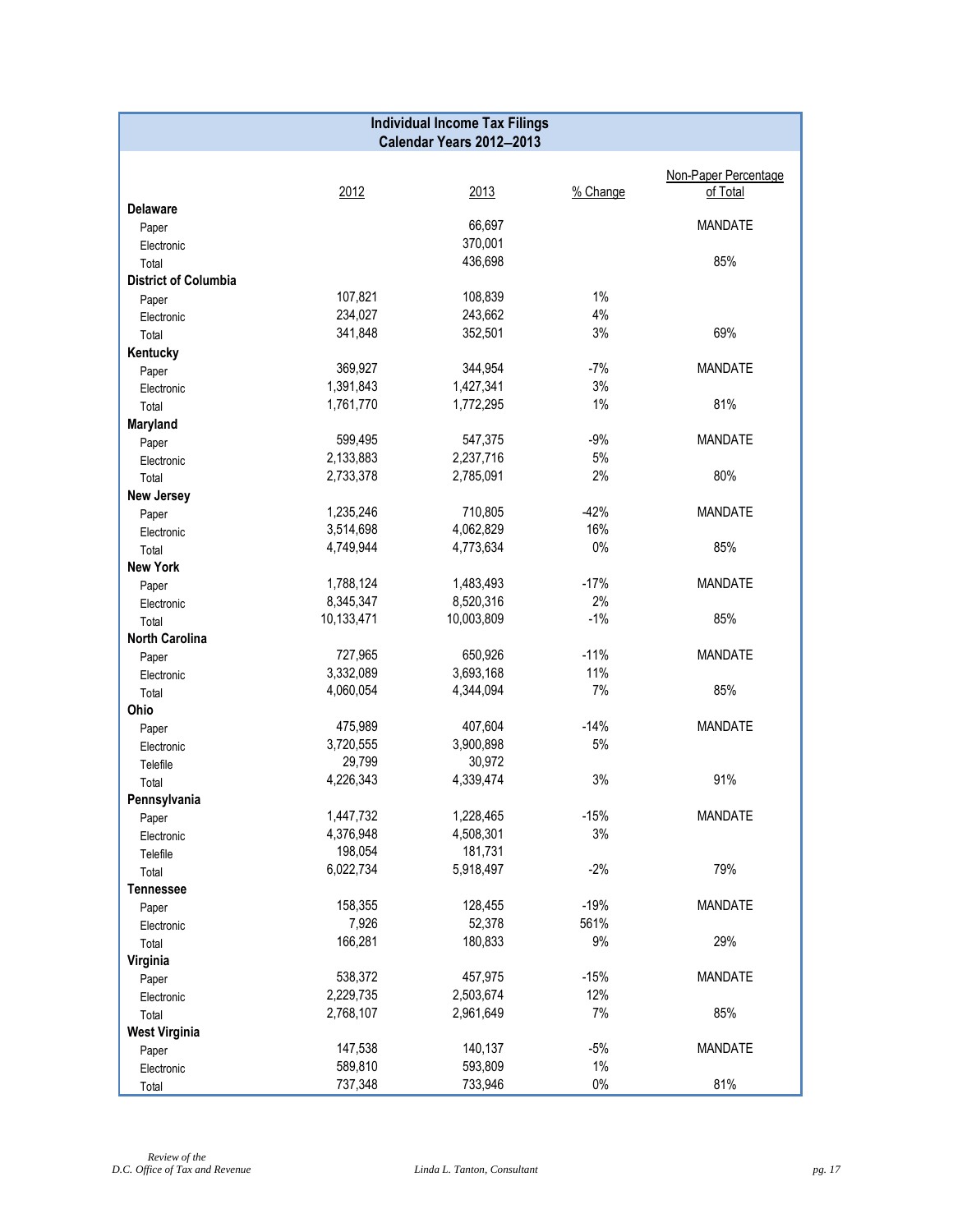Lack of online service choices forces taxpayers to make contact with OTR directly during business hours to conduct their business. It also impacts the volume of payments received through the mail, taking valuable resources to process and delaying the posting of payments to accounts. Nationwide, taxpayers want more options to handle their tax responsibilities 24/7/365. The increased use of online services should result in a decrease in the number of calls and correspondence received each day in the Customer Service Administration, with a resultant reduction in the wait time for taxpayers when they call and a reduction in the number of abandoned calls.

*A new integrated tax system (ITS) should correct these issues when fully implemented. The agency has issued an RFP for a new ITS; the bids have been received and are currently being evaluated. I would urge OTR to proceed expeditiously with this procurement and would urge the Mayor and City Council to provide the funding to OCFO necessary to implement a new system over the next several fiscal years. The efficiency resulting from a new ITS will be felt throughout OTR, with improved financial accounting and taxpayer accounting records. But, it may have the greatest impact in the Compliance Administration, enabling OTR to collect additional tax revenue by use of automated tools, including a robust case flow system that contains employer and bank account information and is integrated with the data warehouse. A new case management system with scoring tools could assist the agency in better identifying taxpayers who have underreported their tax liability, narrowing the audit pool to those cases more likely to be productive and those that can realistically be worked. Current revenue protection programs appear to create a large volume of audit candidates that the agency is unable to realistically work, with a high percentage of false positives.* 

*I would provide a word of caution, however. Full implementation of an ITS will take two to four fiscal years, depending on the complexity and the number of taxes brought into the system. To be successful, it will also require a large and full-time commitment from the OCFO's IT staff and the staff of OTR. I would urge that the resources be provided to OCFO to supplement existing staff so that the primary mission of OTR can continue seamlessly while large numbers of existing employees who are subject matter experts are diverted to the design and implementation of the ITS.*

## **2. Continue Work to Obtain and Implement a New Phone System.**

As noted in the report, the current phone system utilized in the agency's call centers is outdated and does not provide the flexibility required in today's tax administration environment. The Interactive Voice Response system (IVR) does not provide taxpayers with the variety of information they want, resulting in a large number of callers transferring from that system to speak with a customer service representative. The call and correspondence volume in the Customer Service Administration alone is very high, with significant wait times for taxpayers to reach a representative.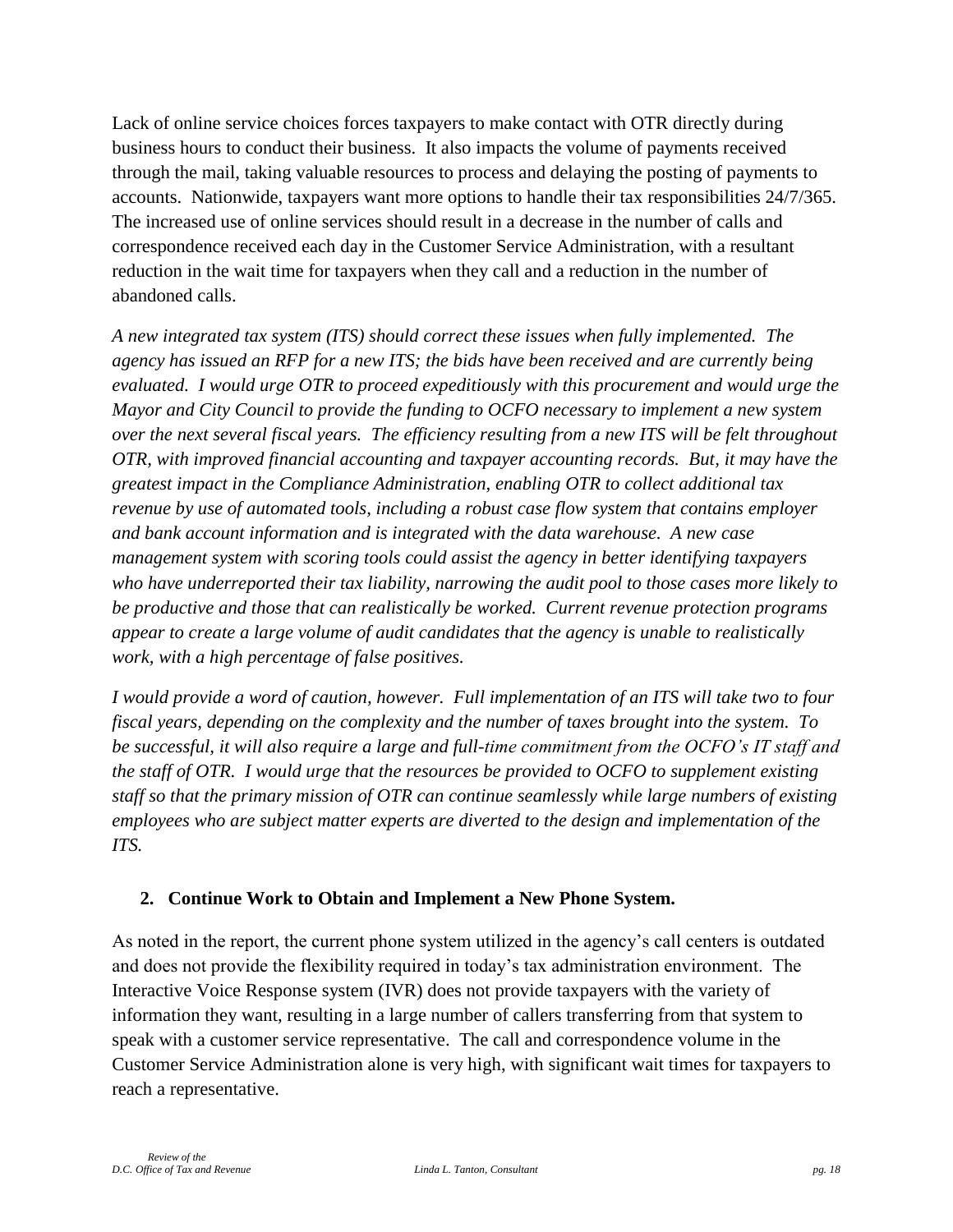With the successful implementation of a new ITS and a new phone system, the Compliance Administration's call center could utilize a predictive dialer to make outbound calls to taxpayers, especially business taxpayers, a valuable tool in collecting past-due returns and liabilities.

A new phone system, used in conjunction with other technology currently available, would also provide the flexibility to permit certain call center employees to telework and receive calls in the phone queue and access taxpayer information from a remote location. Other state taxing jurisdictions have implemented this technology with a resulting increase in productivity and employee morale.

*I would urge the OCFO to continue work to implement the new phone system and install features of the system that will enhance the taxpayer's experience and make OTR's work more effective and efficient, with an eye to enhancing the employee's experience.*

# **3. The adjustment/refund review process needs to be re-evaluated and implemented within the automated processes of the new ITS.**

The adjustment/refund review process has redundant reviews which appear to consume valuable resources, slow processes and produce results that should be evaluated for efficacy. Additional controls were instituted after the 2007 Harriet Walters scandal, but it appears that the controls may be onerous and hamper the efficient work of the agency. The multiple levels of review are not supported by any automated document flow or case processing system used by other jurisdictions that might assist in the review and make the efforts more efficient.

*This issue should be mitigated by the implementation of a new ITS, but I would urge OCFO and OTR to review the current controls to determine if the multiple levels of review can be reduced for at least a portion of the refund population before the new system is installed. The CFO may want to consider bringing in an outside auditing firm to review the current controls and make recommendations.*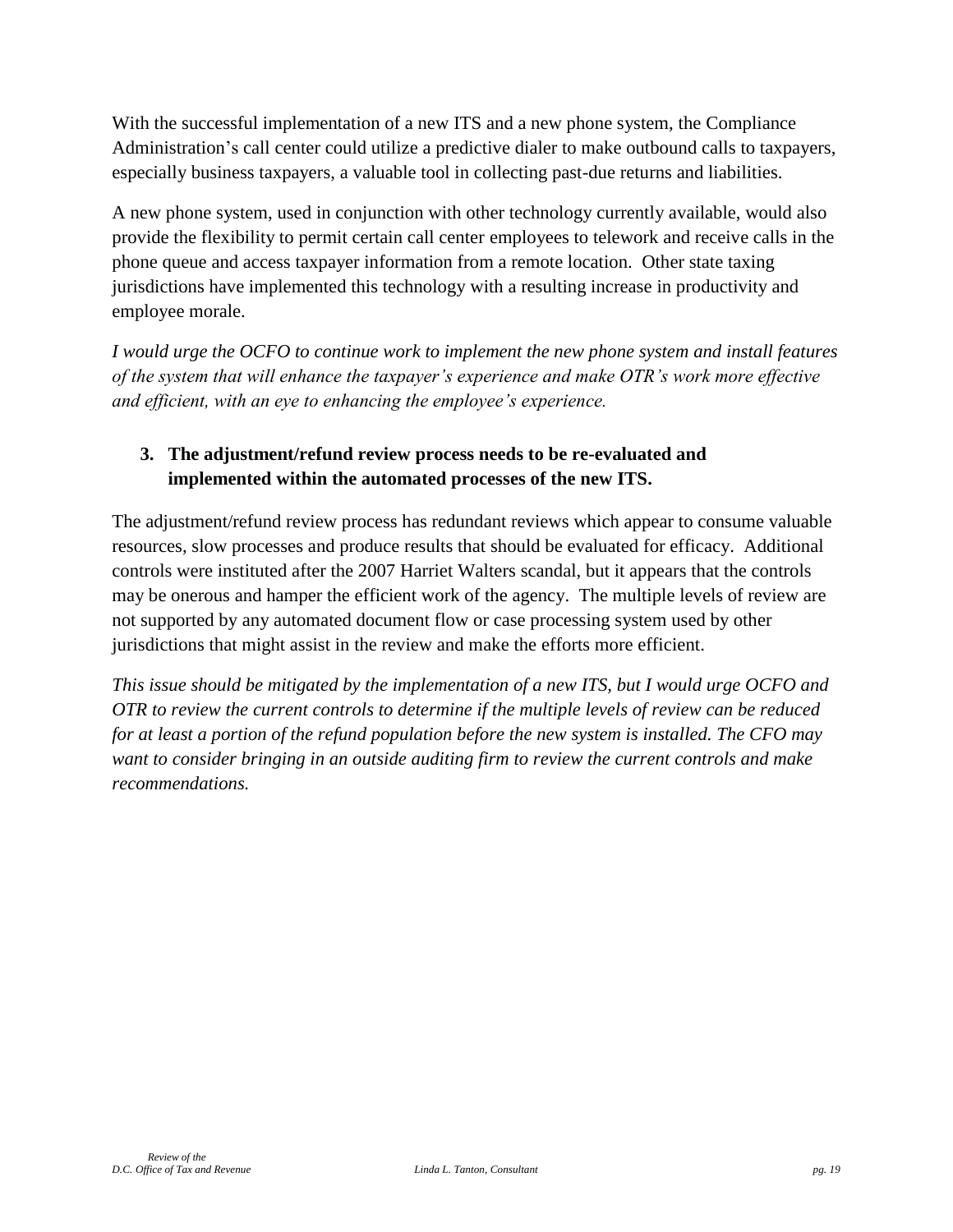**4. New controls on separation of duties for adjustments have created management burdens for each administrative area of the agency and the process should be reviewed to determine if it would be more efficient to create one centralized unit in the agency for adjustments.**

A recent audit cited a lack of proper controls on adjustments, i.e., employees who requested and performed adjustments could also approve them. These adjustments are done throughout the various administrative areas of the agency. As a result of the audit, management in each administrative area has segregated workers into those who can make an adjustment and those who can approve them. Management repeatedly voiced frustration over the impact the segregation of duties was having on the units.

*While the segregation of duties proposed in the audit is necessary, I would urge management of OTR to review the current organization of this function to determine whether it would be more efficient to create a separate organization to handle adjustments agency wide, and implement the controls recommended in the audit within that organization.*

## **5. Support functions for OTR could be enhanced***.*

The information technology, personnel, procurement, and training functions for OTR are centrally organized under the OCFO. These are support functions for OCFO and OTR is a major customer.

The stated mission of the Office of Chief Information Officer is that OCIO is committed to delivering innovative, cost-effective, and secure IT solutions and infrastructure that support OCFO's programs and initiatives. The CIO has made it clear that he and his office are committed to serving this mission. However, it is equally clear that there are many IT projects of OTR that would enhance efficiency of the agency and provide additional revenue for the District that are languishing, in large part due to lack of resources to complete them. While this is a complaint voiced by many tax agencies throughout the country, it seems even more critical for OTR.

In most organizations, there is a natural tension between the personnel office and the management of the organization. Personnel offices are required to adhere to certain laws and regulations pertaining to hiring, and management simply wants vacancies filled today with a qualified candidate. The tension between OTR and the OCFO's human resources office appears to be greater than the norm, with each administrative head voicing concerns about their inability to fill vacancies in a timely fashion with qualified candidates. One such example of this frustration is the issue of minimum qualifications for the entry level tax auditor positions described earlier in this report. The subject matter experts in the agency, the head of the Compliance Administration and the Deputy CFO for OTR feel strongly that the minimum qualifications are burdensome and are preventing them from filling vacancies efficiently and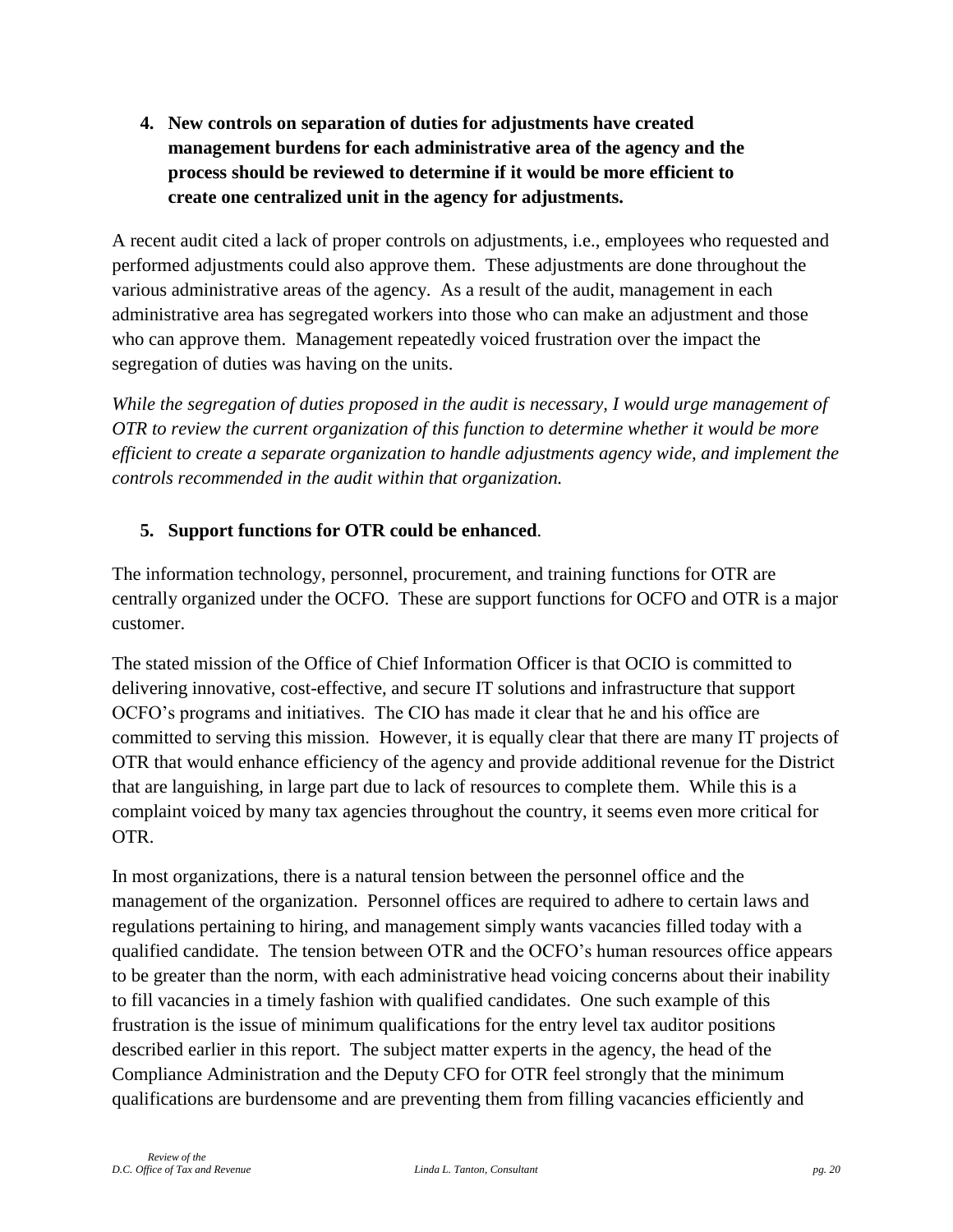effectively. The result is a potential loss of revenue for the District for each month that an auditor vacancy is unfilled. The discussion earlier in this report has shown that other tax organizations in the region have minimum qualifications for similar positions that are less stringent.

*I recommend that the OCFO look for ways to enhance the ability of these support units to serve OTR.*

#### **6. Morale of employees is an issue.**

Discussions with most administration heads cited employee morale as an issue. Agency employees have suffered from the fallout of the 2007 scandal, subsequent articles describing the failings of the agency and continued, every day, comments from D.C. residents who are unhappy with OTR. In addition, the hiring of top management brought in from outside the agency, while necessary at the time, has left OTR employees with the impression that there is not a career path for them.

*I would recommend that OTR invest some effort to creating a Leadership Development Program for OTR to identify future leaders within OTR. Several state tax agencies have created these programs and would be willing to share at least the outline of the program with OTR.* 

## **7. Information available on the website and outreach to the public could be enhanced.**

Taxpayers and the tax practitioner community in every jurisdiction believe that more general and specific tax information on the tax agency's website is needed to enhance the education of taxpayers and promote voluntary compliance. Tax agencies, on the other hand, are engaged in a balancing act between processing returns and collecting taxes due with existing personnel and the need to devote more resources to the education of taxpayers and outreach to the various segments of the taxpayer community.

My review of OTR's website indicates that they would be well-served in adding informational materials, perhaps including educational videos.

*I would recommend that OTR request additional resources, both personnel and technical, to enhance website material with the goal of increasing voluntary compliance. I would also recommend a review of existing outreach programs to constituent groups to determine if there are additional resources available that would enhance educational opportunities to the taxpayers of the District.*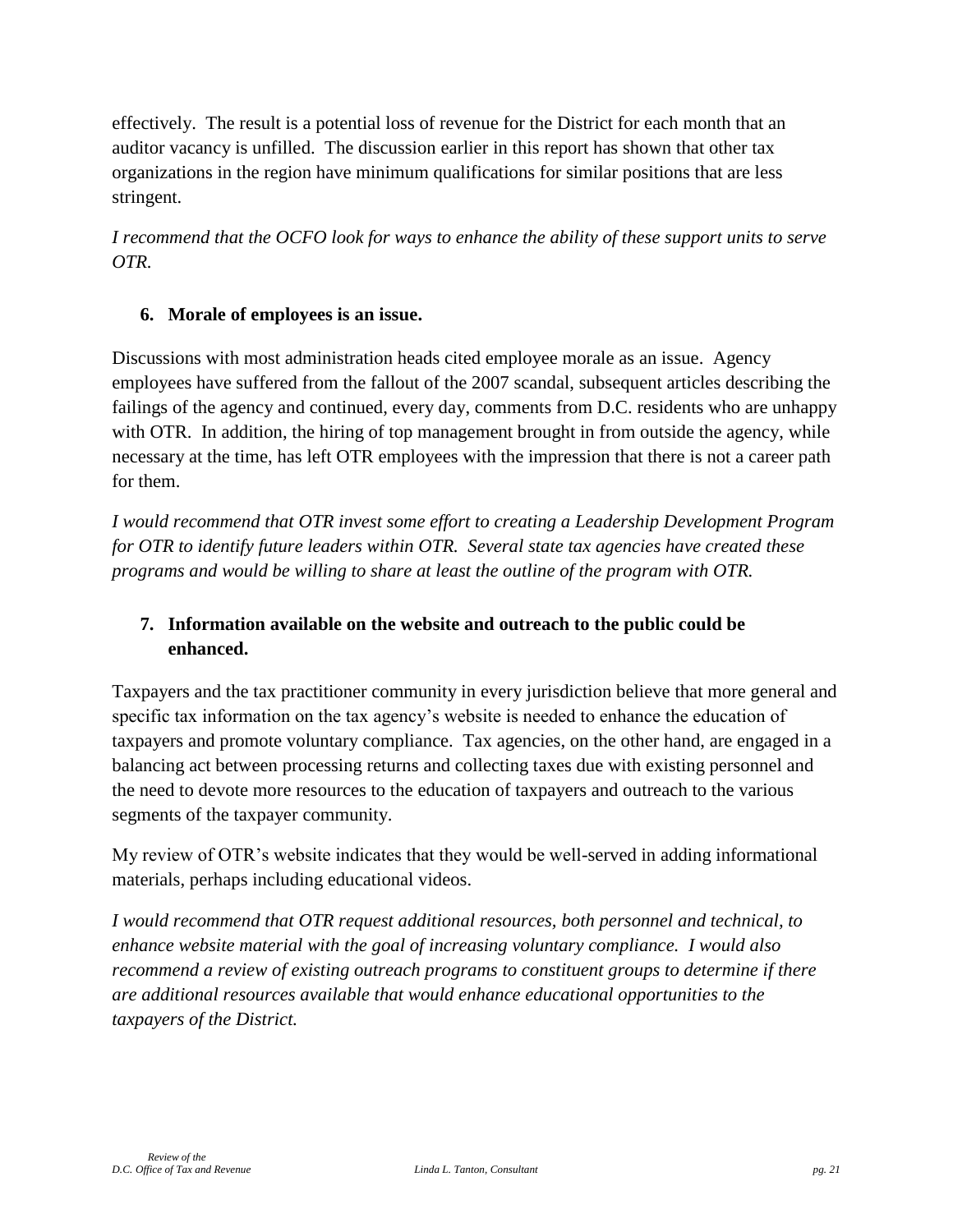**8. Review the statutory and regulatory requirements for the lockbox for each tax type with the goal of having the lockbox serve the needs of the District without creating undue administrative burdens and delays in processing for the taxpayers.**

The discussion earlier in this report noted that OTR cannot process any returns or payments for some of the taxes, even if taxpayers send them directly to OTR through the mail or a personal visit to the office. This creates delays in processing these documents and payments for taxpayers and creates the potential for misapplication of payments that taxpayers have made.

*I recommend that the City Council review the bond provisions that contain this prohibition and change it, if possible.*

# **9. Explore establishing a new third tier level of appeal for real property tax assessments.**

The current appeal system provides a third level of appeal to the D.C. Superior Court where there is a substantial backlog of real property cases awaiting a hearing and decision. Taxpayers must "pay to play" at this level. Because cases remain unheard by the court and unresolved for extremely long periods, there is enormous pressure on OTR to settle these cases. Creating a new third level of appeal with judges who have real property assessment experience would permit a more timely appeal process at this level. Appeals from this level could then be taken to the Superior Court.

*I recommend exploring the feasibility of establishing a new third tier level of appeal for real property assessments, staffed by personnel with real property assessment backgrounds, with the goal of expediting the resolution of these appeals.*